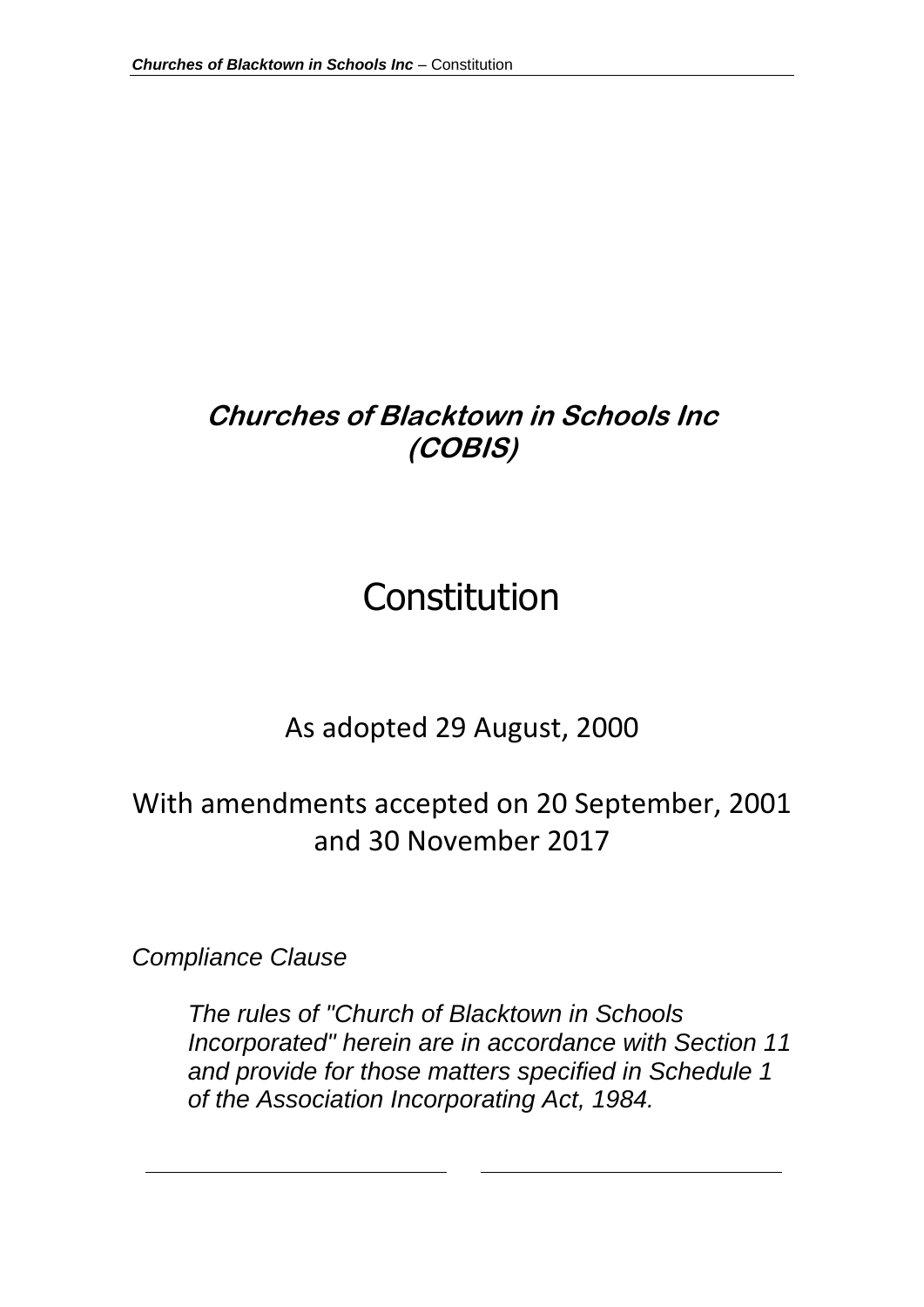# **Table of Contents**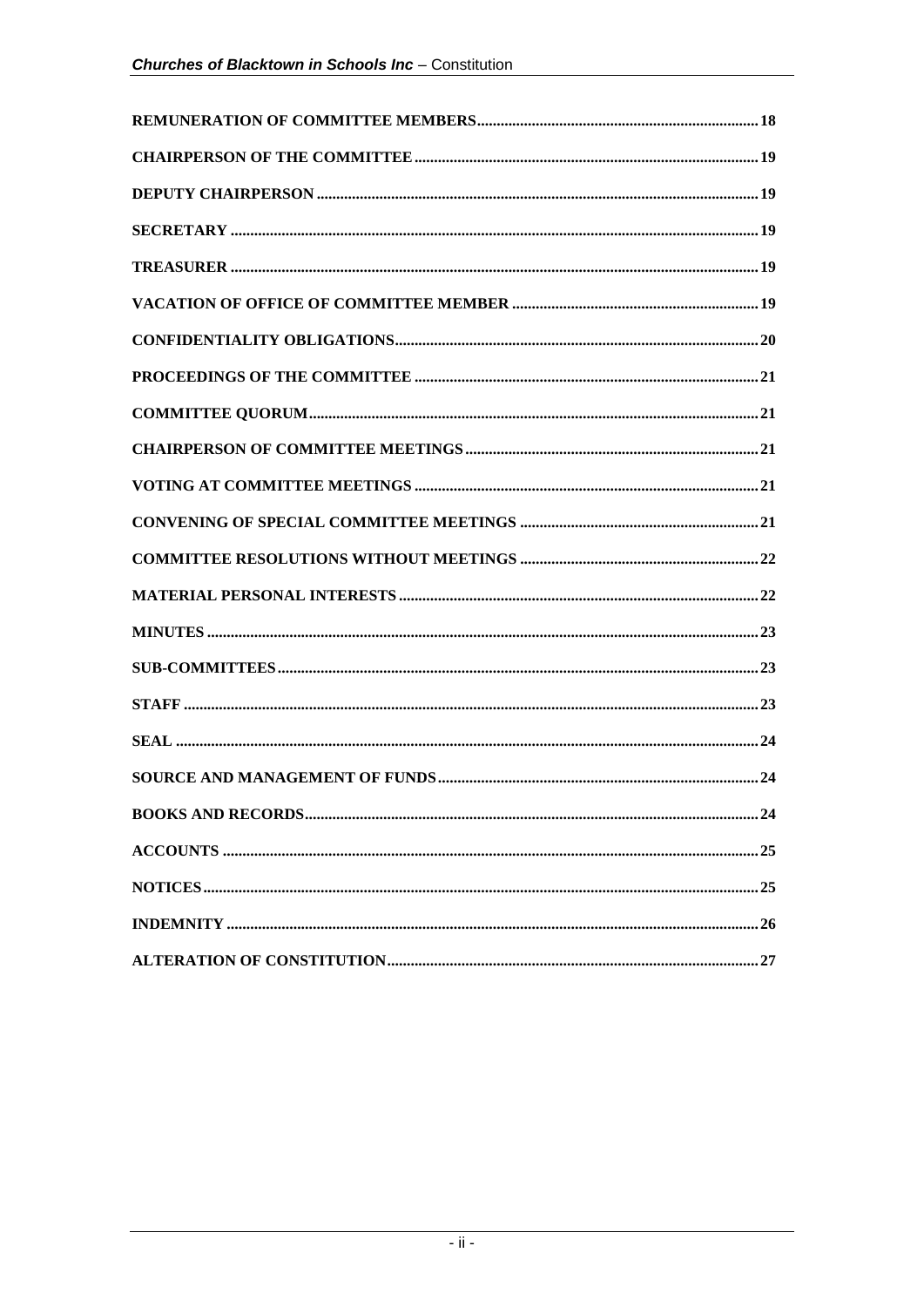#### *Name*

1. The name of the Association is "Churches Of Blacktown In Schools Inc." (COBIS)

### *Statement of Objects*

- 2. The objects of the Association are to promote, promulgate, teach and practise the precepts and doctrine of the gospel of Jesus Christ, seeking to lead young people*,* men and women to a full understanding and experience of the Christian faith by facilitating and supporting the provision of Christian education in government educational institutions within the Blacktown area and other areas approved by the Association by:
	- a. providing Special Religious Education in educational institutions
	- b. pastoral care and student welfare
	- c. facilitating lunch-time programs such as ISCF and various seminars, camps, running sports activities, Personal Development lessons, after school or before school meetings and specific programs that assist children and teenagers grow and learn
	- d. supporting staff and school activities or excursions
	- e. networking with Blacktown churches and other groups in the community

#### *Statement of Faith*

- 3. The Statement of Faith is as follows:
	- a. We believe in the Divine inspiration, the infallibility and supreme authority of the Old and New Testaments in their entirety and that the Holy Spirit so moved the writers that what they wrote are authoritative statements of truth.
	- b. We believe there is one God in whom there are three equal Divine Persons revealed as the Father, the Son and the Holy Spirit and who of His own sovereign Will created the heavens, the earth and all that is contained within the Universe.
	- c. We believe all humanity are in a fallen, sinful and lost condition through the rebellion of Adam and Eve, who were created without sin, and in this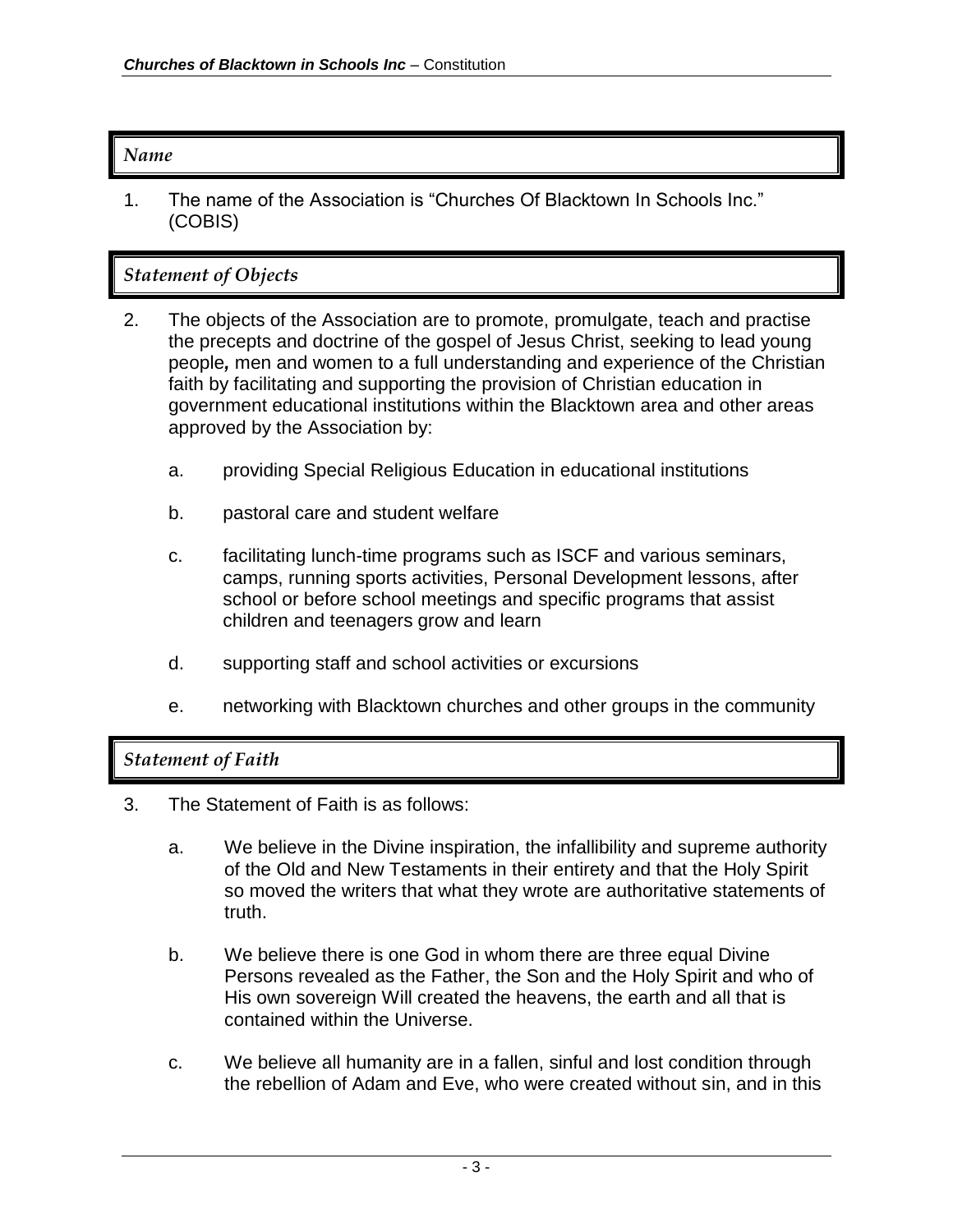state of depravity are helpless to save themselves and are under the condemnation of God.

- d. We believe Christ died for our sins, was buried and on the third day rose from the dead; that He appeared to people who touched Him and knew His bodily presence and that He ascended to His Father.
- e. We believe the Lord Jesus Christ is the eternally existing only begotten Son of the Father conceived by the Holy Spirit and born of the Virgin Mary. As God, He became flesh and dwelt among us; as man, He was God.
- f. We believe that by God's love and mercy salvation from the penalty and consequences of sin is found only through the substitutionary atoning death and resurrection of the Lord Jesus Christ.
- g. We believe it is the Holy Spirit alone who convicts humanity of sin, leads them to repentance, creates faith within them and regenerates and fills those who believe on the Lord Jesus Christ as Lord. It is the indwelling Spirit who bestows the Gifts of the Spirit and manifests the fruit of the Spirit in the believer.
- h. We believe the Lord Jesus Christ will return in person with His saints and that the full consummation of the Kingdom of God awaits His return.
- i. We believe the Church is the Body of Christ composed of all believers in the Lord Jesus Christ, which finds its visible manifestation in the local community of believers and ministers through the cooperative exercise of God-given gifts by the entire membership.

# *Definitions*

4. In this Constitution, the following words and expressions have the meanings indicated unless the context requires otherwise:

"Auditor" means the Association's auditor.

"Committee" means the Association's Committee of management assembled at a meeting of that Committee in accordance with this Constitution.

"Supporting Church" means a Church making such financial and/or other contributions to the Association as determined by the Committee of the Association**.** 

"Association" means Churches Of Blacktown In Schools Inc.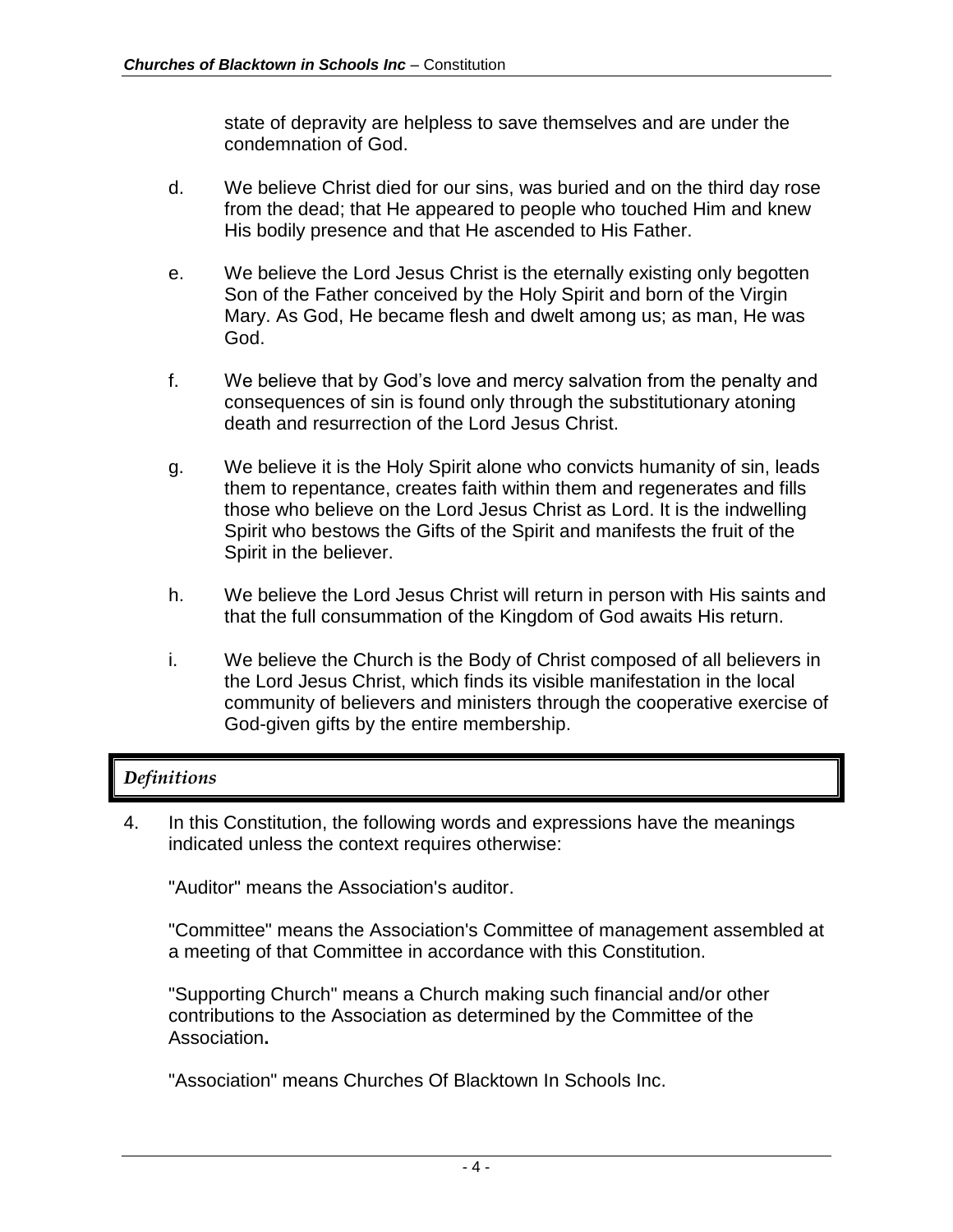"Constitution" means the Constitution of the Association as amended from time to time and includes the Statement of Objects in clause 2.

"Member of the Supporting Church" means a person who is a member of the particular Supporting Church in accordance with the rules governing membership of that Church.

"Members" means the natural persons shown as members on the Association's register of members.

"Notice" includes all written communications to members.

"Office" means the Association's registered office: 8-10 Freeman St, Lalor Park, NSW, 2147.

"Register" means the Association's register of members.

"Registered address" means the last known address of a member as noted in the Register.

"Seal" means the Association's Common Seal.

"Secretary" means any person appointed by the Committee to perform the duties of a secretary of the Association and includes an Honorary Secretary.

#### *Interpretation*

- 5. a. Words importing the singular number include the plural and the converse applies.
	- b. Words importing persons include corporations, companies, associations and institutions.
	- c. A reference to the Associations Incorporations Act is a reference to the *Associations Incorporations Act 1984* or any regulations made in accordance with that Act as modified or amended from time to time.
	- d. Unless the context otherwise requires, headings are for ease of reference only and do not affect the construction of this Constitution.

*Application of Associations Incorporations Act*

6. Unless the contrary intention appears in this Constitution: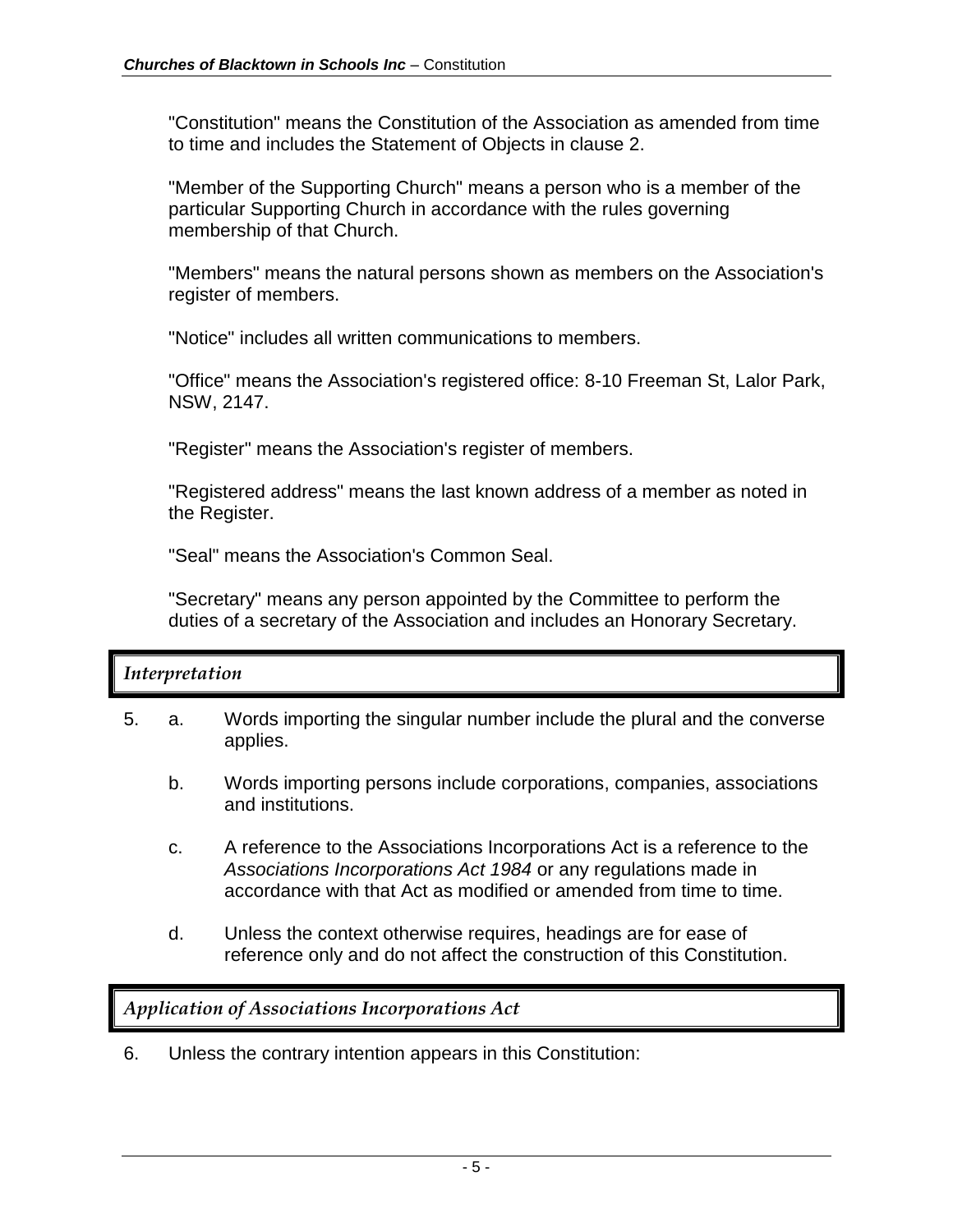- a. an expression in this Constitution has the same meaning as in that part of the Associations Incorporations Act which deals with the same matter as this Constitution;
- b. an expression which is given a general meaning by the Associations Incorporations Act has the same meaning in this Constitution; and
- c. the model rules set out in the Associations Incorporations Act do not apply.

# *Liability*

- 7. The liability of the members is limited. Every member of the Association undertakes to contribute such amount as may be required not exceeding \$10.00 to the assets of the Association if the Association is wound up during the time they are a member or within one year afterwards for:
	- a. payment of the debts and liabilities of the Association contracted before the time they ceased to be member;
	- b. the costs, charges and expenses of winding up the Association.

#### *Income and Property*

- 8. The Association's income and property is to be applied solely towards the promotion of the Association's objects as set out in this Constitution. No part of the Association's income and property may be paid or transferred directly or indirectly by way of dividend, bonus or otherwise by way of profit to the members of the Association. However, this clause does not prevent:
	- a. the payment in good faith of remuneration to any employee of the Association or to any member or other person in return for any services actually rendered to the Association;
	- b. the payment to a member of the Committee of out-of-pocket expenses incurred in carrying out the duties of a member of the Committee where the payments do not exceed an amount approved by the Committee;
	- c. the payment to a member of the Committee for any service rendered to the Association in a professional or technical capacity where:
		- i. the provision of that service has the prior approval of the Committee; and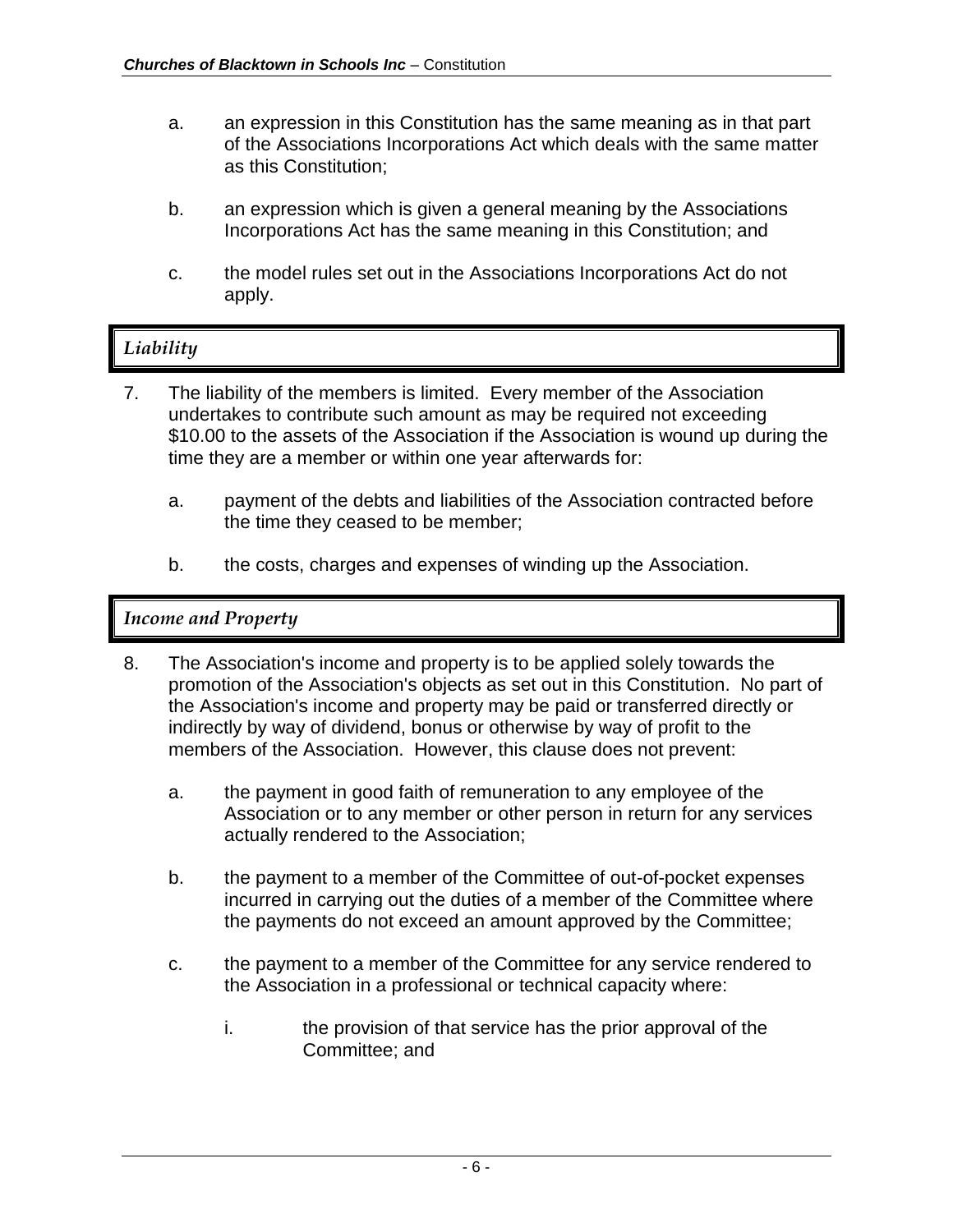- ii. the amount payable is approved by a resolution of the Committee and is on reasonable commercial terms;
- d. the payment to a member of the Committee as an employee of the Association where the terms of employment have been approved by a resolution of the Committee;
- e. the payment to members of interest on any money borrowed from such members for the purpose of the Association at a rate not exceeding the lowest rate paid for the time being by the Association's principal bank in New South Wales in respect of term deposits of \$50,000.00 for six months;
- f. the payment to members of reasonable market rent for premises leased by any member to the Association.

# *Winding Up*

- 9. a. If, on the Association's winding up or dissolution, there remains after satisfaction of all its liabilities any property, such property must not be distributed among the members but must be given to some other similar institution or institutions, provided such other institution or institutions:
	- i. have objects similar to the Association's objects but without restriction to any particular area;
	- ii. prohibit the distribution of income and property among its or their members to an extent at least as great as is imposed on the Association under clause 8;
	- iii. are exempt from income tax under Australian Law.
	- iiii. all money held in the Public Fund are to be distributed to a gift deductible fund, authority or institution.
	- b. Such institution or institutions are to be determined by the members at or before the time of dissolution and, in default, by the Chief Judge in Equity of the Supreme Court of New South Wales or such other Judge of that Court or any other Court as may have or acquire jurisdiction in the matter.
	- c. If effect cannot be given to this provision, then such property must be given to some charitable object which prohibits the payment of any income or property to its members.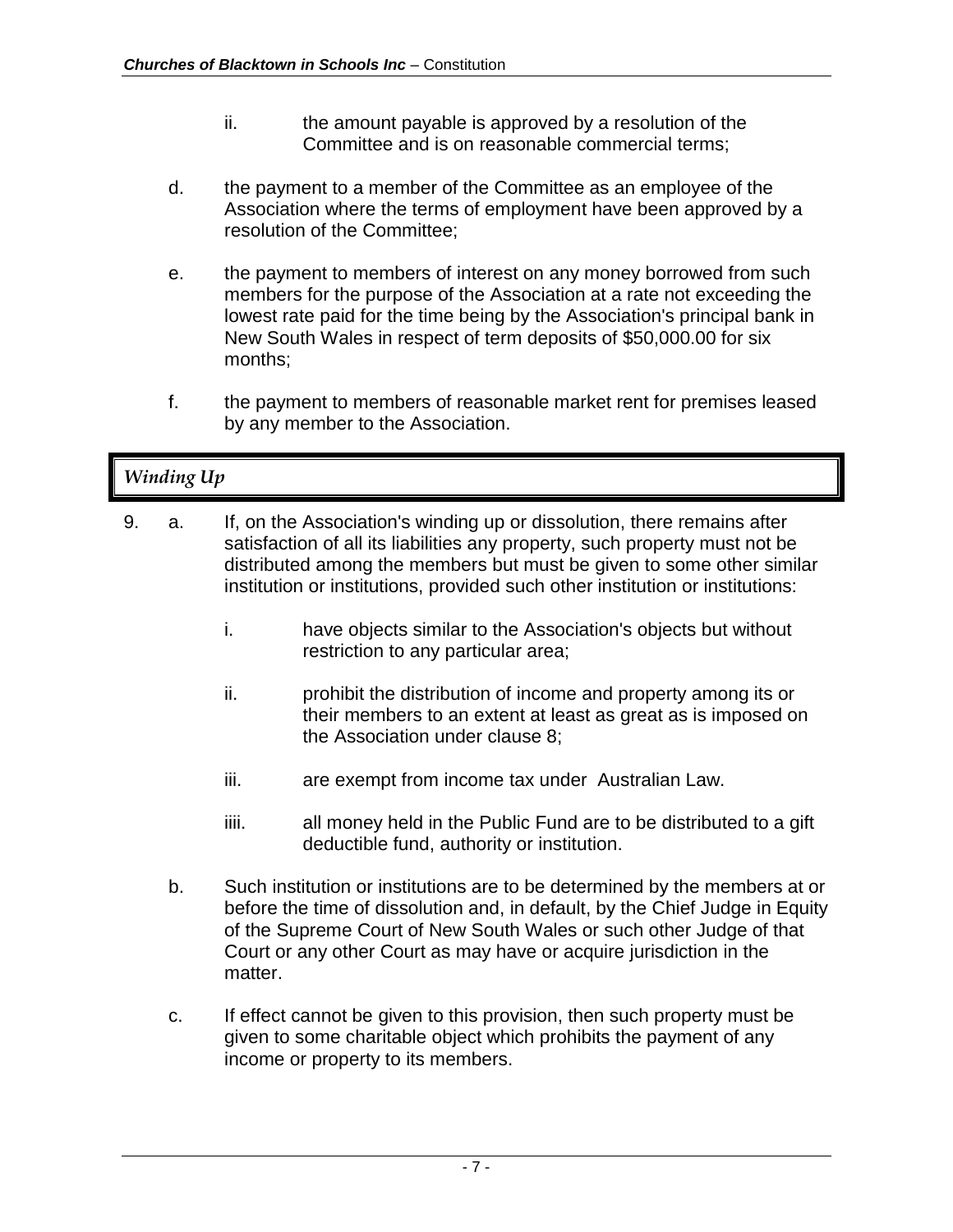#### *Membership*

- 10. A member of the Association is a natural person who:
	- a. becomes a member on registration of the Association; and
	- b. is nominated by a Supporting Church, being one of up to two nominees from each Supporting Church, and signs and returns to the Secretary a form approved by the Committee in which the person:
		- i. consents in writing to being a member; and
		- ii. sign a commitment to the Association's Objects and to the Statement of Faith.
- 11. As soon as practicable after a person becomes a member, the Secretary must enter the member's name and details in the Register.

*Cessation of Membership*

- 12. Membership ceases on death.
- 13. Any member may by notice to the Secretary resign as a member with immediate effect or with effect from a particular date subsequent to, but not being later than six months from, the date of that notice.
- 14. Any member ceases to be a member on the receipt by the Secretary of a notice from the member's Supporting Church revoking that nomination.
- 15. The Committee may by resolution of at least three-quarters of its members expel a member of the Association from the Association if the member:
	- a. willfully refuses or neglects to comply with the provisions of this Constitution; or
	- b. in the Committee's opinion ceases:
		- i. to have an active interest in the Association; or
		- ii. to be a member of a Supporting Church; or
		- iii. to be committed to the Association's Objects and to the Statement of Faith.
- 16. Before resolving to expel a member, the Committee must give the member: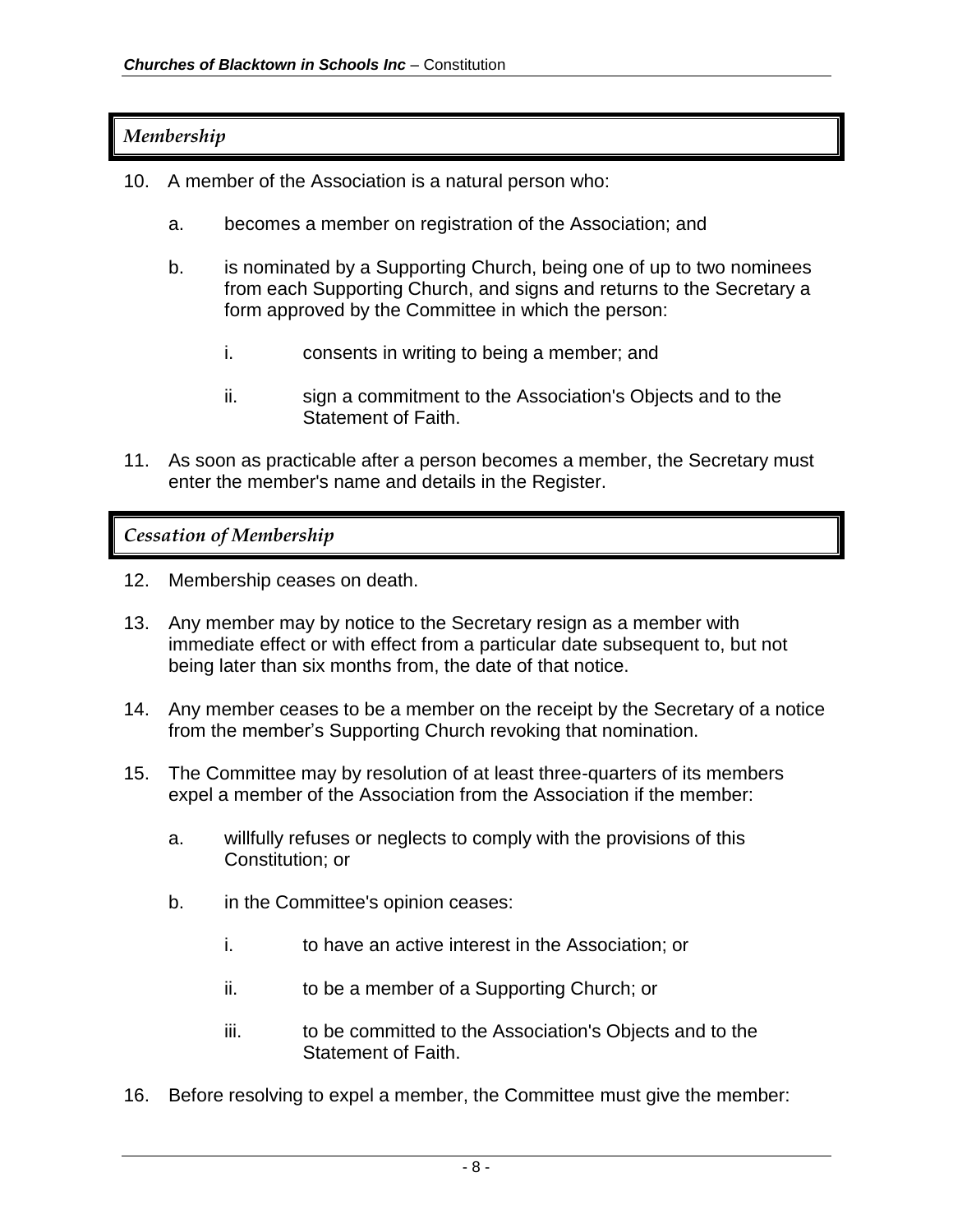- a. at least one week's notice of the Committee meeting at which the resolution for expulsion is to be put and of the intended resolution for expulsion; and
- b. an opportunity of attending the meeting and of giving a verbal or written explanation or defense which the member may desire to offer.

#### *Disputes between Members*

- 17. The Members, Members of the Supporting Churches and Supporting Churches (for the purposes of this clause referred to as parties) will comply with the following dispute resolution procedure (i.e. where oral communication has failed to resolve the problem):
	- a. Where a dispute arises between any of the Members (in their capacity as members of the Association), and or Members of the Supporting Churches and or any of the Supporting Churches in relation to the Association or this Constitution then the nature of the complaint must be set out in writing.
	- b. All parties will make every effort to resolve the dispute by mutual negotiation.
	- c. In the event that the parties are unable to reach a resolution of the dispute, any party may by notice in writing advise the other parties that it seeks to have the dispute resolved by mediation.
	- d. Within twenty-one (21) days, the parties may refer the matter to a mutually agreed Mediator. In the event that no agreement can be reached on an appropriate Mediator, each party shall select a Mediator and those Mediators shall select another Mediator to be the Chairperson of the dispute resolution process and all Mediators shall consider the dispute jointly.
	- e. The Mediator must be a Christian and any suggestions recommendations declarations or decisions must be consistent with Biblical principles.
	- f. The Mediator will have the right to determine procedures and may or may not allow the appearance of lawyers on behalf of the parties and may coopt expert assistance.
	- g. The Mediator is to be satisfied that all parties have made a determined and genuine effort to resolve the dispute and have co-operated with the Mediator.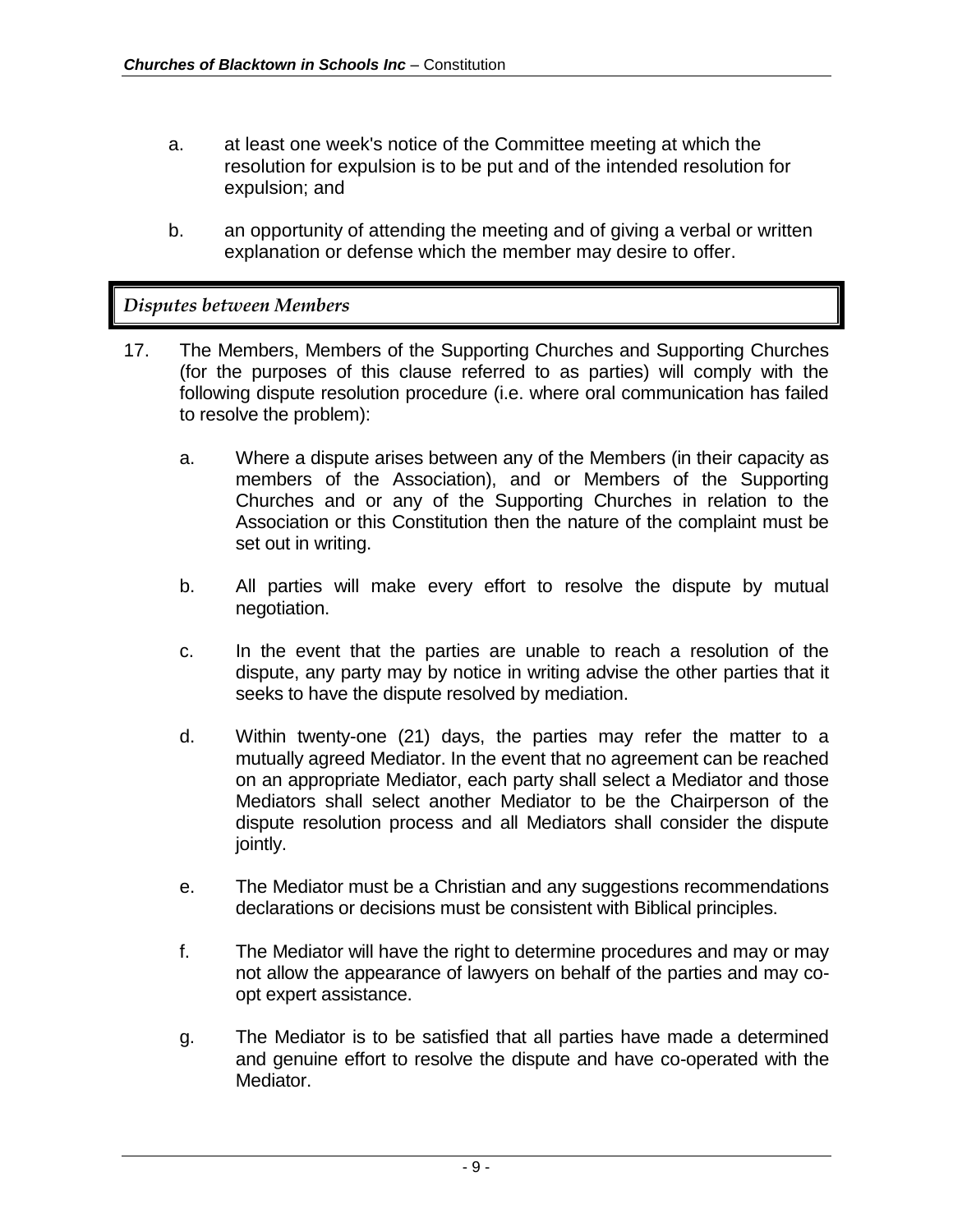- h. Proceedings of the Mediator will be as informal as is consistent with the proper conduct of the matter and shall allow the Mediator to communicate privately with the parties or with their lawyers.
- i. The parties to the mediation will agree that:
	- i. everything that occurs before the Mediator will be in confidence and in closed session;
	- ii. all discussions will be held without prejudice; and
	- iii. all documents brought into existence specifically for the purpose of the mediation are considered to be privileged.
- j. It will be the role of the Mediator to act fairly, in good faith and without bias with the purpose of seeking a resolution of the dispute and will treat all matters in confidence.
- k. Each party will have the opportunity to adequately present their case.
- l. The Mediator will have regard to the fairness and reasonableness of any matters pertaining to a dispute and the fact that the Association and the Supporting Churches are non-profit Christian entities.
- m. The Mediator will deal with any matter as expeditiously as possible, but no later than thirty (30) days after referral to the Mediator.
- n. The parties of the mediation will bear the mediation costs on an equal basis and grant immunity from liability to the Mediator.
- o. The parties will report back to the Mediator within twenty one (21) days, on actions taken, based on the outcome of the mediation or within such other time as stipulated by the Mediator.
- 18. The parties agree that the Mediator will act as an expert and not as an arbitrator and the decision of the Mediator shall be final and binding in the absence of manifest error.
- 19. The parties agree that the dispute resolution procedure above denies a party to this agreement the right to seek relief from any appropriate Court unless one party has changed its Articles of Association in such a way that it has ceased to be a Christian organisation.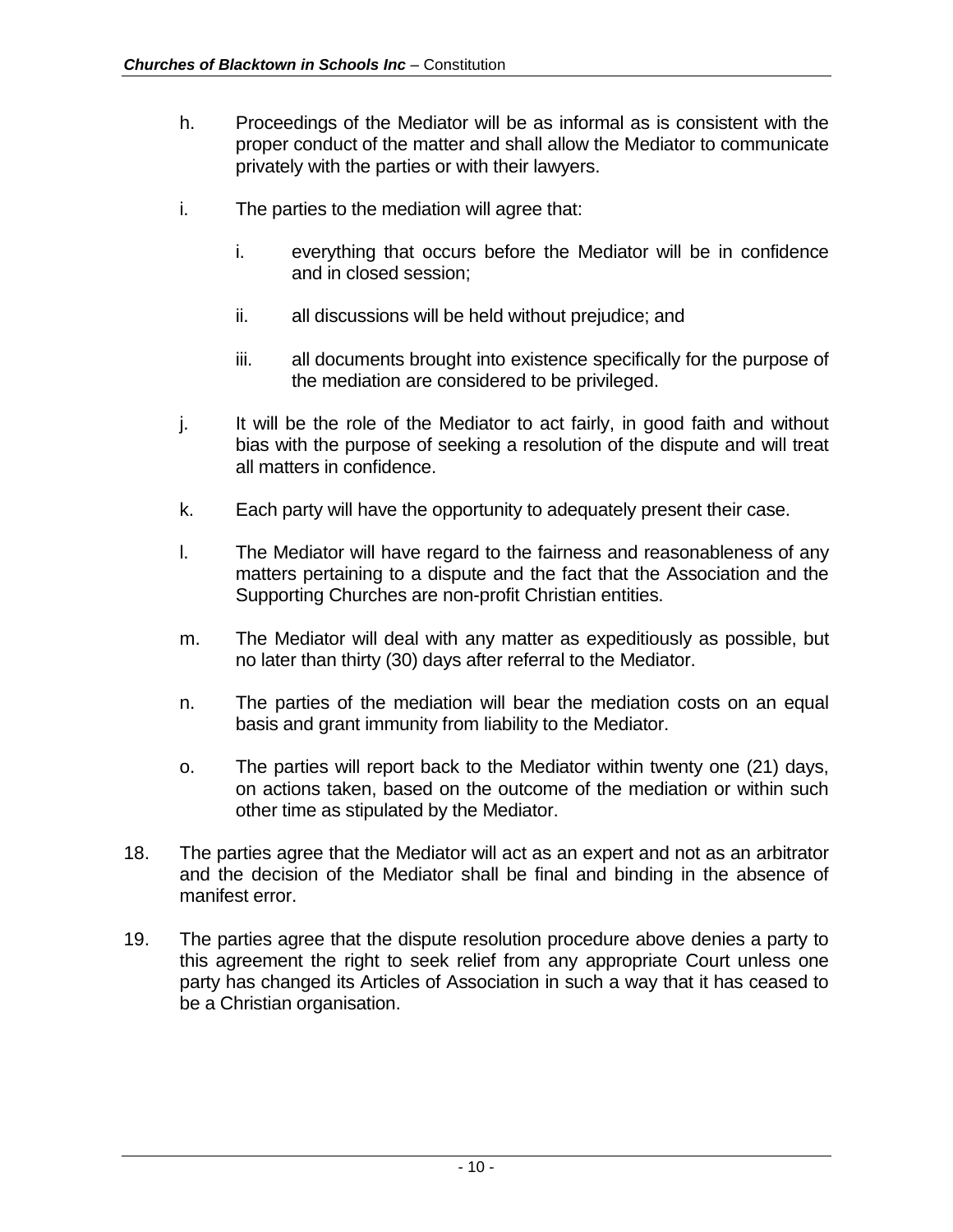| 20.                               | The Committee or any three members of the Committee may, at any<br>a.<br>time, convene a general meeting. |                                                                                                                                                                                                                                                                                                                                                                                       |  |  |  |  |
|-----------------------------------|-----------------------------------------------------------------------------------------------------------|---------------------------------------------------------------------------------------------------------------------------------------------------------------------------------------------------------------------------------------------------------------------------------------------------------------------------------------------------------------------------------------|--|--|--|--|
|                                   | b.                                                                                                        | The Committee must convene in every calendar year a general meeting,<br>to be called the annual general meeting, which is to be held at such time<br>as may be determined by the Committee.                                                                                                                                                                                           |  |  |  |  |
|                                   | C.                                                                                                        | The Committee must, on the requisition in writing of at least 25 per cent<br>of the total number of members, convene a special general meeting of<br>the association.                                                                                                                                                                                                                 |  |  |  |  |
|                                   | d.                                                                                                        | A requisition of members for a special general meeting:                                                                                                                                                                                                                                                                                                                               |  |  |  |  |
|                                   |                                                                                                           | i.<br>must state the purpose or purposes of the meeting; and<br>must be signed by the members making the requisition; and<br>ii.<br>iii.<br>must be lodged with the secretary; and<br>may consist of several documents to support the requisition, each<br>iv.<br>signed by one or more of the members making the requisition.                                                        |  |  |  |  |
|                                   | е.                                                                                                        | If the committee fails to convene a special general meeting to be held<br>within 1 month after that date on which a requisition of members for the<br>meeting is lodged with the secretary, any one or more of the members<br>who made the requisition may convene a special general meeting to be<br>held not later than 3 months after that date.                                   |  |  |  |  |
|                                   | f.                                                                                                        | A special general meeting convened by a member or members as<br>referred to in clause 18(e) must be convened as nearly as is practicable<br>in the same manner as general meetings are convened by the committee<br>and any member who consequently incurs expense is entitled to be<br>reimbursed by the association for any expense so of members for a<br>special general meeting. |  |  |  |  |
| <b>Notice Of General Meetings</b> |                                                                                                           |                                                                                                                                                                                                                                                                                                                                                                                       |  |  |  |  |
|                                   |                                                                                                           |                                                                                                                                                                                                                                                                                                                                                                                       |  |  |  |  |

- 21. a. At least 21 days' notice must be given to members and the auditor of all general meetings.
	- b. A notice convening a general meeting must:
		- i. set out the place, date and time for the meeting (and, if the meeting is to be held in 2 or more places, the technology that is to be used to facilitate this); and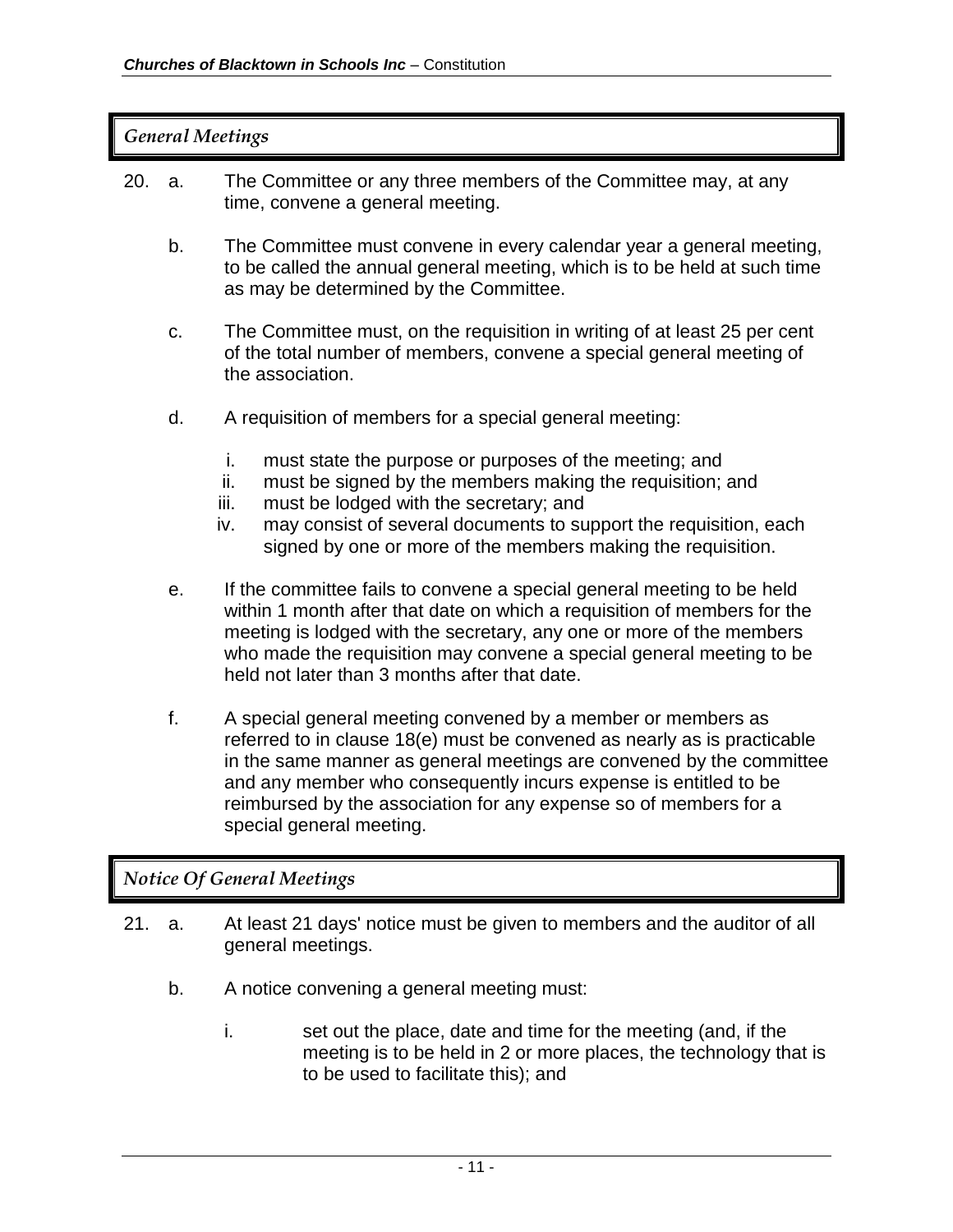- ii. State the general nature of any special business to be transacted at the meeting.
- iii. set out the intention to propose a special resolution and state the resolution if a special resolution is to be proposed at the meeting
- iv. indicate that the member may appoint a proxy which is to be notified in writing to the chairperson of the meeting prior to the commencement of that meeting.
- c. For the purposes of the preceding paragraph, special business means any business to be transacted at a meeting other than an annual general meeting and any business to be transacted at an annual general meeting other than the matters listed in paragraphs a. to c. inclusive of clause 18.
- d. The Committee may postpone or cancel any general meeting whenever it thinks fit, other than a meeting convened under paragraph c. of clause 18.
- e. The Committee must give notice of the postponement or cancellation to all members.
- f. If a member does not receive notice of a general meeting or the adjournment or postponement or cancellation of a general meeting, due to accidental omission, a postal failure or any other reason beyond the committee's control, this does not invalidate the proceedings at or any resolution passed at the general meeting.

#### *Annual General Meetings*

- 22. The business of an annual general meeting is to:
	- a. receive and consider the accounts and reports of the Committee and the Auditor required by the Corporations Law;
	- b. elect the members of the Committee to be elected pursuant to this Constitution;
	- c. when relevant, appoint and fix the remuneration of the Auditor; and
	- d. transact any other business which under this Constitution may be transacted at a general meeting.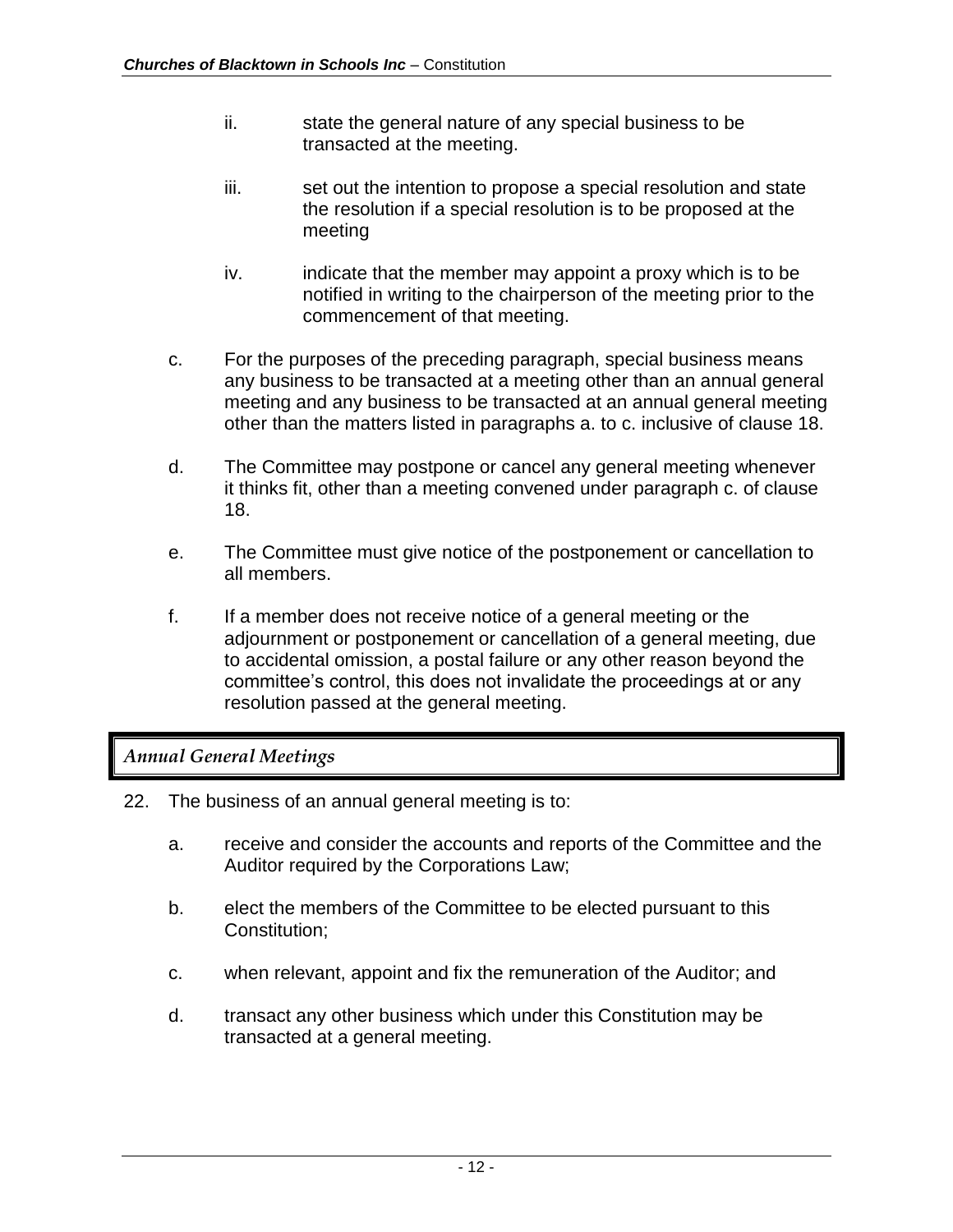#### *Quorum At General Meetings*

- 23. a. No business may be transacted at a general meeting unless a quorum of members is present, in person or by proxy or representative, when the meeting proceeds to business.
	- b. A quorum of members is not fewer than 50% of the members entitled to vote.
	- c. If a quorum is not present within 30 minutes after the time appointed for a meeting:
		- i. i.e. if the meeting was convened on the requisition of members, it is automatically dissolved; or
		- ii. **in any other case:** 
			- (1) it stands adjourned to the same time and place 7 days after the meeting, or to another day, time and place determined by the Committee; and
			- (2) if at the adjourned meeting a quorum is not present within 30 minutes after the time appointed for the meeting, a quorum is 25% of the membership. If a quorum cannot be reached, the meeting should stand adjourned to the same time and place 7 days after the meeting, continuing until a quorum of 25% can be reached.

#### *Chairperson Of General Meetings*

24. The Chairperson, or in the Chairperson's absence, the Deputy Chairperson, presides as Chairperson at every general meeting. If neither of such officers is present within 10 minutes after the time appointed for the meeting, the members present must choose one of their number as Chairperson of the meeting.

#### *Adjournment Of General Meetings*

- 25. a. The chairperson of a meeting at which a quorum is present:
	- i. in the chairperson's discretion may adjourn a meeting with the meeting's consent; and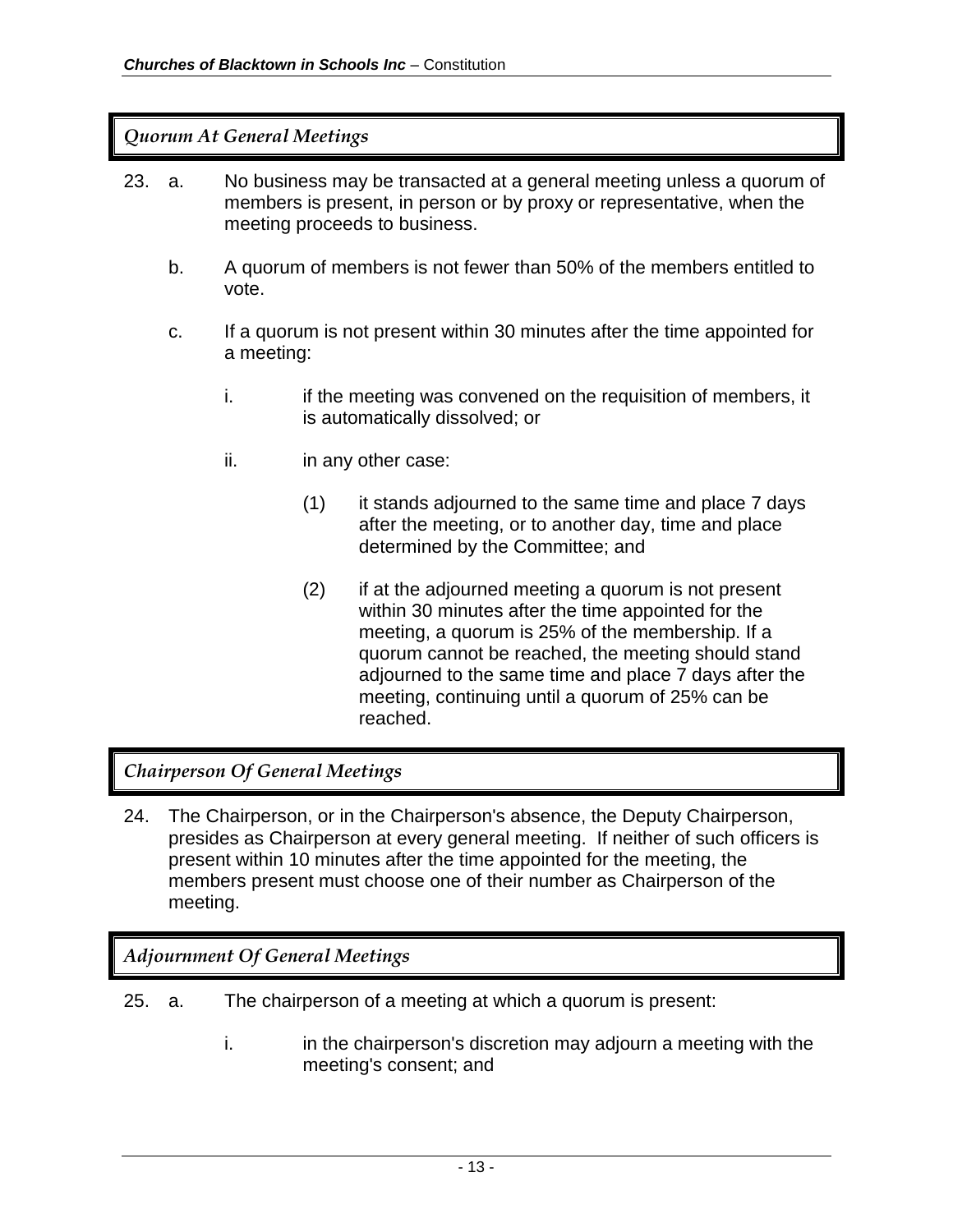- ii. must adjourn a meeting if the meeting directs the chairperson to do so.
- b. An adjourned meeting may take place at a different venue to the initial meeting.
- c. The only business that can be transacted at an adjourned meeting is the unfinished business of the initial meeting.
- d. A resolution passed at a meeting resumed after an adjournment is passed on the day it was passed.
- e. Notice of an adjourned meeting must only be given if a general meeting has been adjourned for one month or more. If notice is required, it must be at least 21 days' notice.
- f. No poll may be demanded on the question of adjournment of a meeting except by the chairperson.

#### *Resolutions and Polls at General Meetings*

- 26. a. Subject to the provisions of the Act in relation to special resolutions, a resolution is carried if a majority of the votes cast on the resolution are in favour of the resolution.
	- b. A resolution put to the vote of a meeting is decided on a show of hands unless a poll is demanded by:
		- i. the chairperson; or
		- ii. any three members who have the right to vote at the meeting and who are present in person or by proxy.
	- c. A poll may be demanded:
		- i. before a vote on a show of hands takes place;
		- ii. after a vote on a show of hands takes place but before the declaration of the result of the show of hands; or
		- iii. iii. immediately after the declaration of the result of a show of hands.
	- d. Unless a poll is demanded: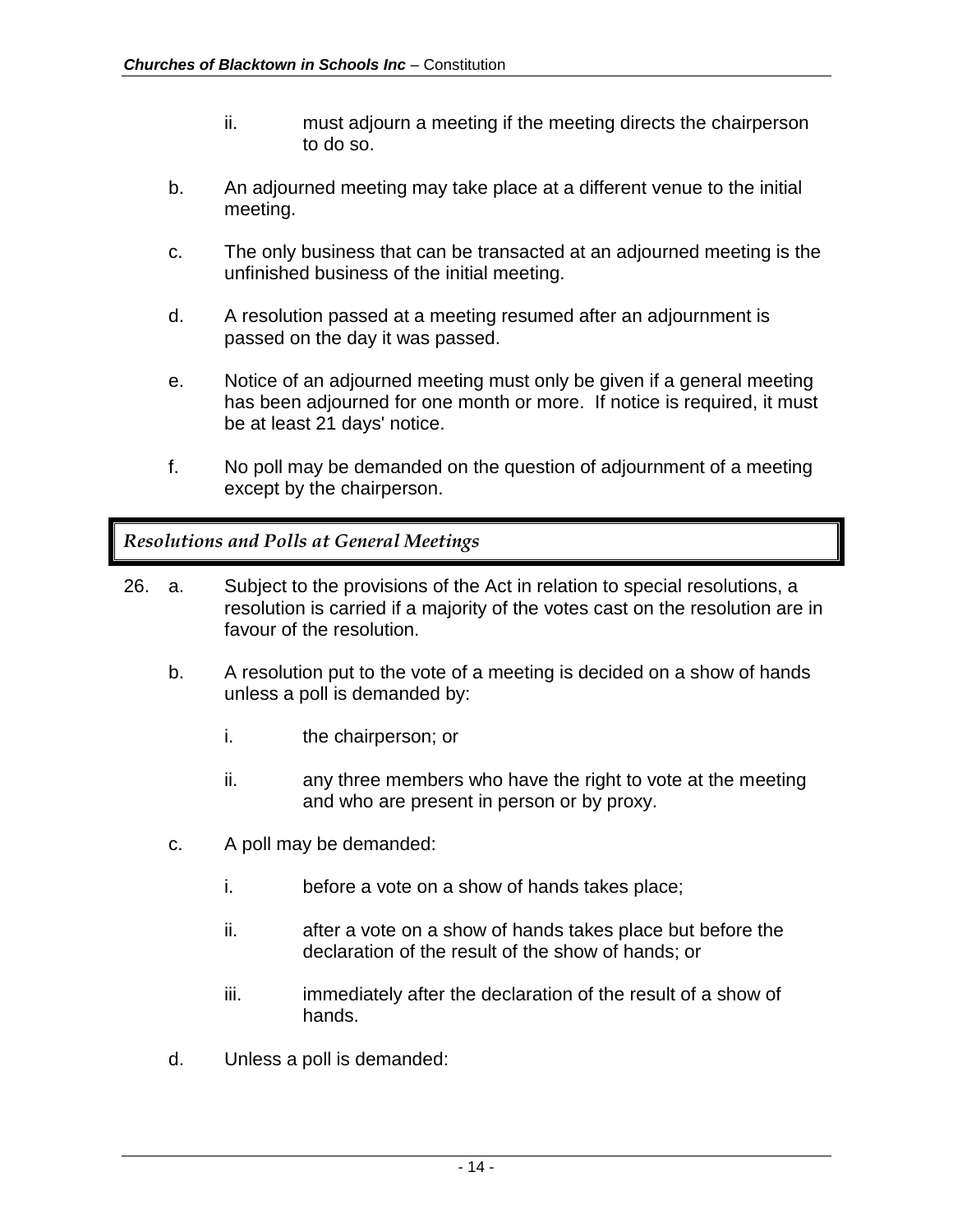- i. a declaration by the chairperson that a resolution has been carried or lost; and
- ii. an entry to that effect in the minutes of the meeting,

are conclusive evidence of the fact without proof of the number or proportion of the votes in favour of or against the resolution.

- e. The demand for a poll may be withdrawn.
- f. A poll must be taken at the time and in the manner that the chairperson directs.
- g. The result of the poll is the resolution of the meeting at which the poll is demanded.
- h. A poll demanded on the election of the chairperson or the adjournment of a meeting must be taken immediately.
- i. After a poll has been demanded at a meeting, the meeting may continue for the transaction of business other than the question on which the poll was demanded.
- 27. a. A decision of a general meeting may not be invalidated on the ground that a person voting at the meeting was not entitled to do so *unless* it can be determined that person's vote(s) may have swung the vote(s) in one direction or another *and* the challenge to a right to vote at a general meeting is made at the meeting.
	- b. The chairperson must determine such challenge and such determination, if made in good faith, is final.

#### *Chairperson's Casting Vote at General Meetings*

28. In the case of an equality of votes, the chairperson does not have a casting vote.

#### *Right to Vote at General Meetings*

29. Every member has one vote.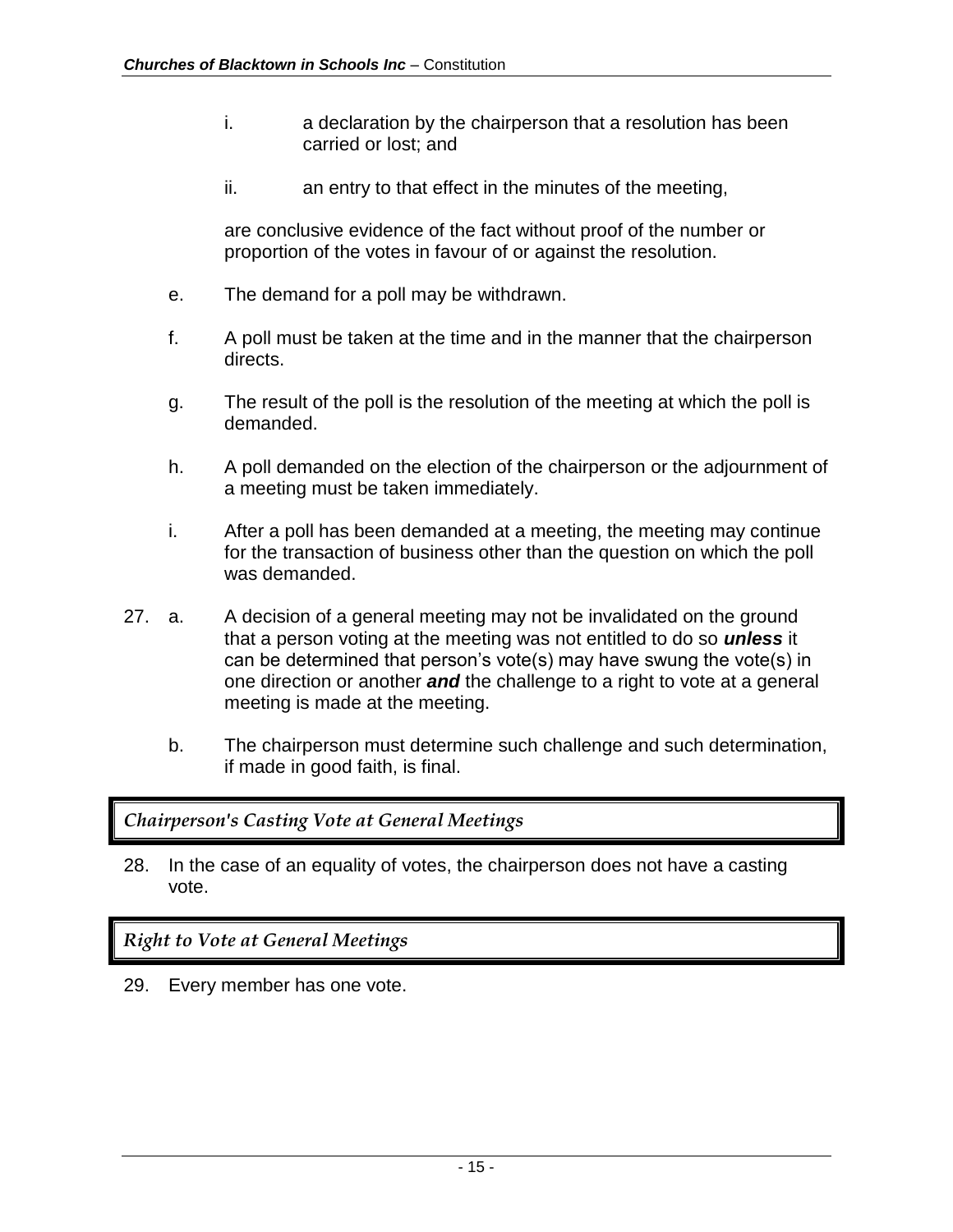#### *Proxies*

- 30. A member may by notice to the Secretary appoint another member as their proxy to attend and vote at general meetings instead of a member and any proxy has the same right as the member to speak at the meeting.
- 31. The notice must be in a form approved by the Committee.
- 32. The notice must be signed by the appointor or by their attorney.
- 33. The notice may specify the manner in which the proxy is to vote in respect of a particular resolution. Where it does so, the proxy must not vote in any other way. A proxy may vote as the proxy thinks fit on any motion or resolution in respect of which no manner of voting is indicated.
- 34. a. The notice and, if the notice is signed by the appointor's attorney, the authority under which the appointment was signed or a certified copy of the authority must be received by the Association at least 48 hours before the meeting.
	- b. If an Association meeting has been adjourned, a notice and any authority received by the Association at least 48 hours before the resumption of the meeting are effective for the resumed part of the meeting.
- 35. A vote cast in accordance with the notice appointing a proxy is valid even if before the vote was cast the appointor:
	- a. died;
	- b. became of unsound mind; or
	- c. revoked the proxy or power,

unless notice of the death, unsoundness of mind, or revocation was received before the relevant meeting or adjourned meeting at the office, or at such other place within Australia nominated by the Association in the notice convening the meeting.

#### *Management of the Association*

36. The Association's business is managed by or under the direction of the Committee which may exercise all the Association's powers which are not required by this Constitution or any law to be exercised by the Association in general meeting.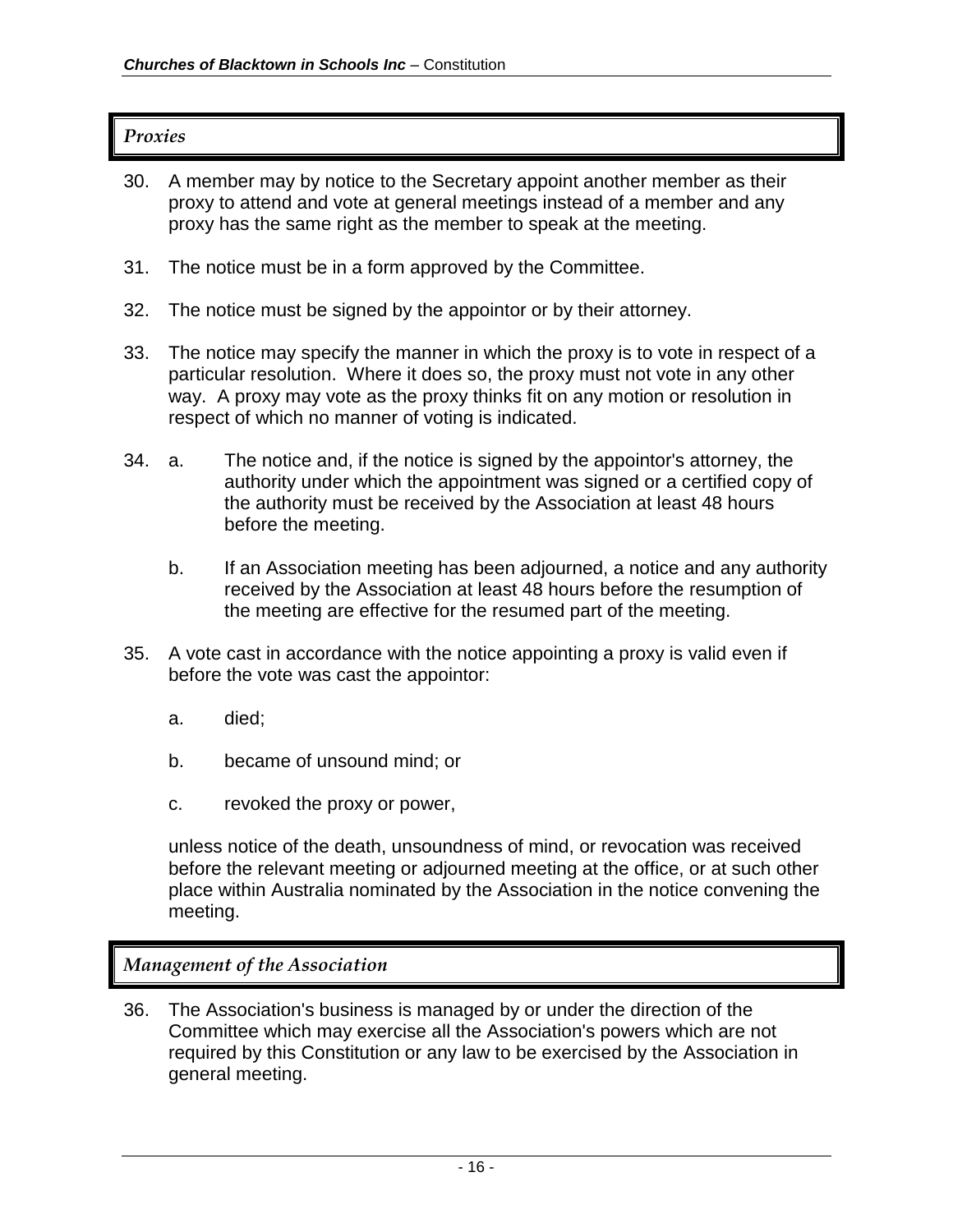#### *Composition of the Committee*

- 37. The Committee comprises no less than five (5) and no more than eight (8) persons elected by the members provided that no more than one member nominated by a particular Supporting Church shall be a member of the Committee at any one time.
- 38. The first Committee consists of:
	- a. David Ernest Edwards; Jerryl Merwyn Cresswell Lowe; Anthony Peter Calman; Alana May McSeveny; Murray Keith Smith.
	- b Jerryl Merwyn Cresswell Lowe and Murray Keith Smith are to hold office subject to this Constitution until the close of the first annual general meeting when they must retire from office (but are eligible for election to the Committee at that first annual general meeting pursuant to paragraph (a) of clause 33).
	- c. David Ernest Edwards; Anthony Peter Calman and Alana May McSeveny are to hold office subject to this Constitution until the close of the second annual general meeting when they must retire from office (but are eligible for election to the Committee at that second annual general meeting pursuant to paragraph (a) of clause 33;
- 39. All members of the Committee must declare that they subscribe to, and will live consistently with, the Statement of Faith.

#### *Elected Committee Members*

- 40. A person is not eligible for election as a member of the Committee unless the person or some other member has, at least 28 days before the meeting at which the election is to take place, provided to the Secretary a notice (endorsed with the person's consent) proposing the person for appointment as a member of the Committee.
- 41.
- a. Members elected to the committee will serve a term that will consist of the period from one AGM to the next AGM, with a maximum of 4 consecutive terms.
- b. A person is eligible for election or appointment to the Committee if, despite having served four consecutive terms of office, they are elected or appointed at least six months after the end of their last term.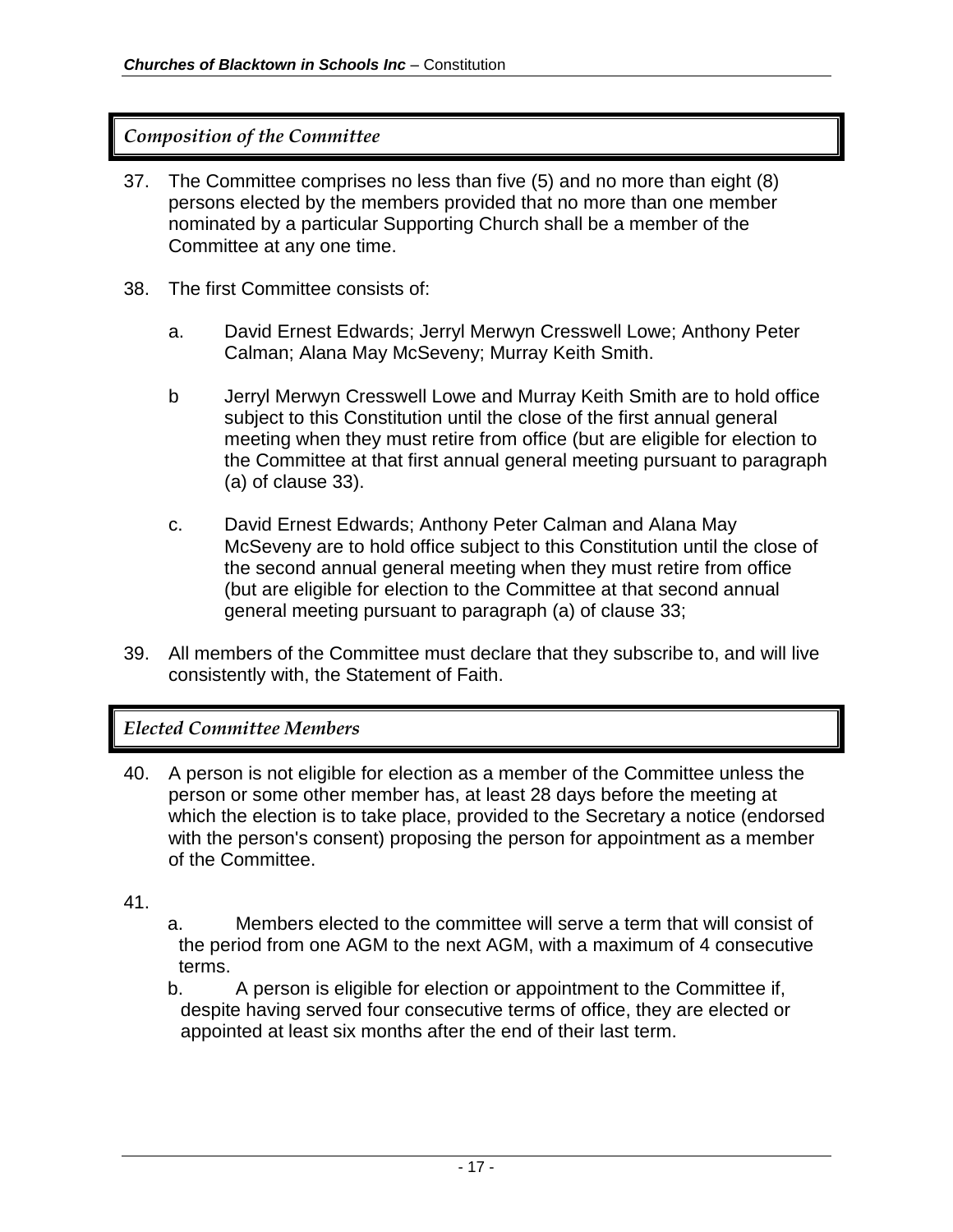#### *Casual Vacancies on the Committee*

- 42. Any casual vacancy among the members of the Committee elected by the members must be filled by the Committee appointing a person from among the members. A member of the Committee appointed in this way holds office for the remainder of the term of office of the person they are replacing at which time they must retire from office but is eligible for re-election on no more than two further occasions.
- 43. The Committee may act even if there are vacancies on the Committee.
- 44. If at any time the number of members of the Committee in office is fewer than four, the Committee may meet and act only:
	- a. to appoint a member of the Committee; or
	- b. to convene a general meeting.

*Defects in Appointment*

45. If it is discovered that:

- a. there was a defect in the appointment of a person as a member of the Committee or sub-committee; or
- b. a person appointed to one of the Committee or sub-committee was disqualified;
- c. immediately upon discovering such a defect in appointment, the committee must instruct the relevant person to stand aside and appoint a replacement from the members of the association.
- d. If the committee cannot agree on such an appointment, a general meeting must be called to elect such a person.

All acts of the Committee and sub-committee before the discovery was made are as valid as if the person had been duly appointed and was not disqualified, provided there is only one such member of a committee.

#### *Remuneration of Committee Members*

46. The members of the Committee may be paid all travelling and other expenses properly incurred by them in attending and returning from Committee meetings or any committee meetings or General Meetings or otherwise in connection with the Association's business.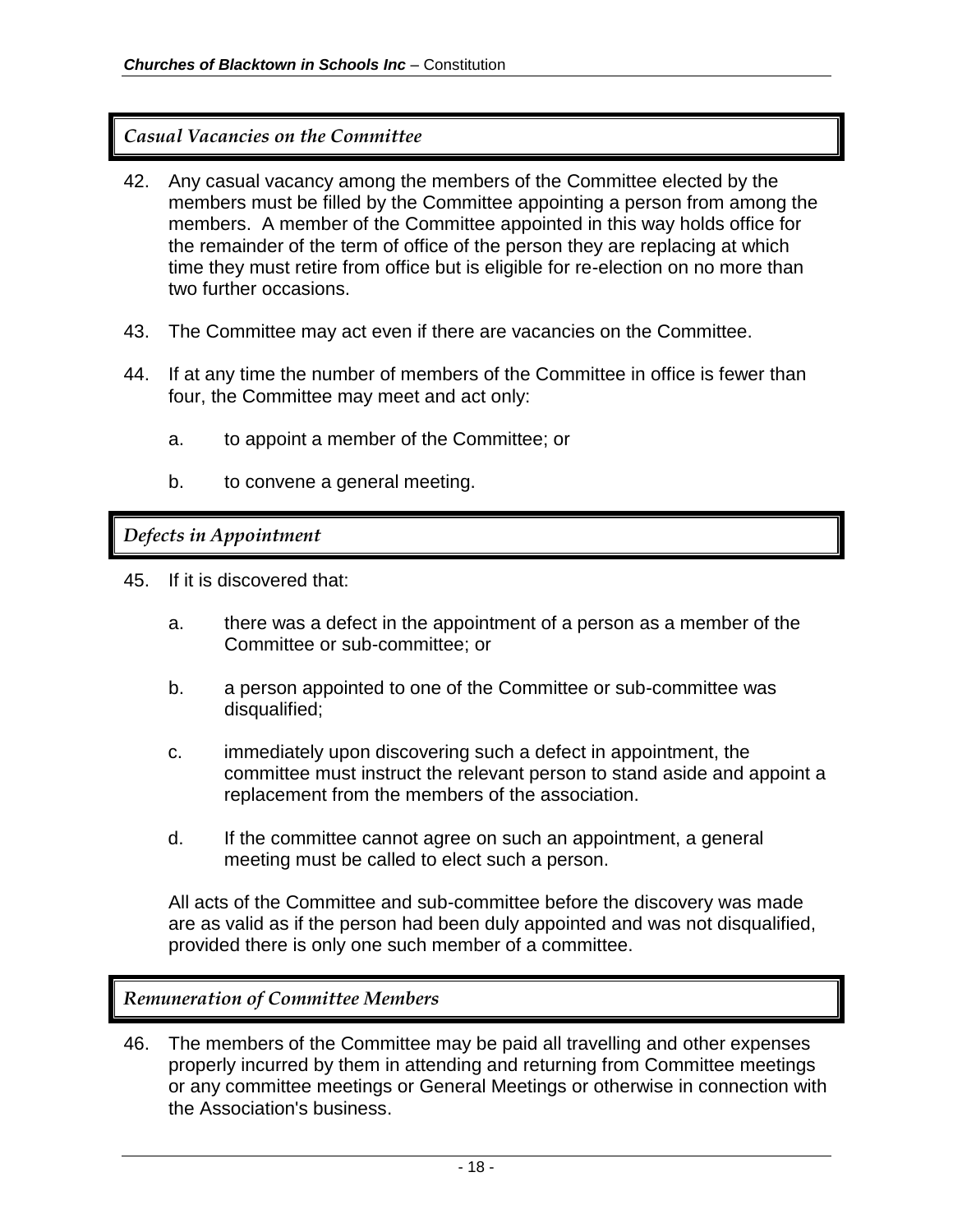#### *Chairperson of the Committee*

- 47. At the first Committee meeting after each annual general meeting, the Committee must elect one of its members as Chairperson. If the Chairperson ceases to be a member of the Committee, that person must immediately vacate the office of Chairperson.
- 48. Any casual vacancy occurring in the office of Chairperson must be filled by the Committee. The newly elected person holds office for the remainder of the term of office of the former Chairperson but is eligible for re-election.

#### *Deputy Chairperson*

- 49. The Committee may elect one of its members as Deputy Chairperson. If the Deputy Chairperson ceases to be a member of the Committee, that person must immediately vacate the office of Deputy Chairperson.
- 50. Any casual vacancy occurring in the office of Deputy Chairperson may be filled by the Committee. The newly elected person holds office for the remainder of the term of office of the former Deputy Chairperson but is eligible for re-election.

#### *Secretary*

- 51. The Committee must appoint a Secretary for such term, at such remuneration (if any) and upon such conditions as it thinks fit. The Secretary need not be a member of the Committee.
- 52. The Secretary may be removed by the Committee.

#### *Treasurer*

- 53. The Committee may appoint a Treasurer for such term, at such remuneration (if any) and upon such conditions as it thinks fit. The Treasurer need not be a member of the Committee.
- 54. The Treasurer may be removed by the Committee.

*Vacation of Office of Committee Member*

- 55. The office of a member of the Committee is vacated if they:
	- a. dies; or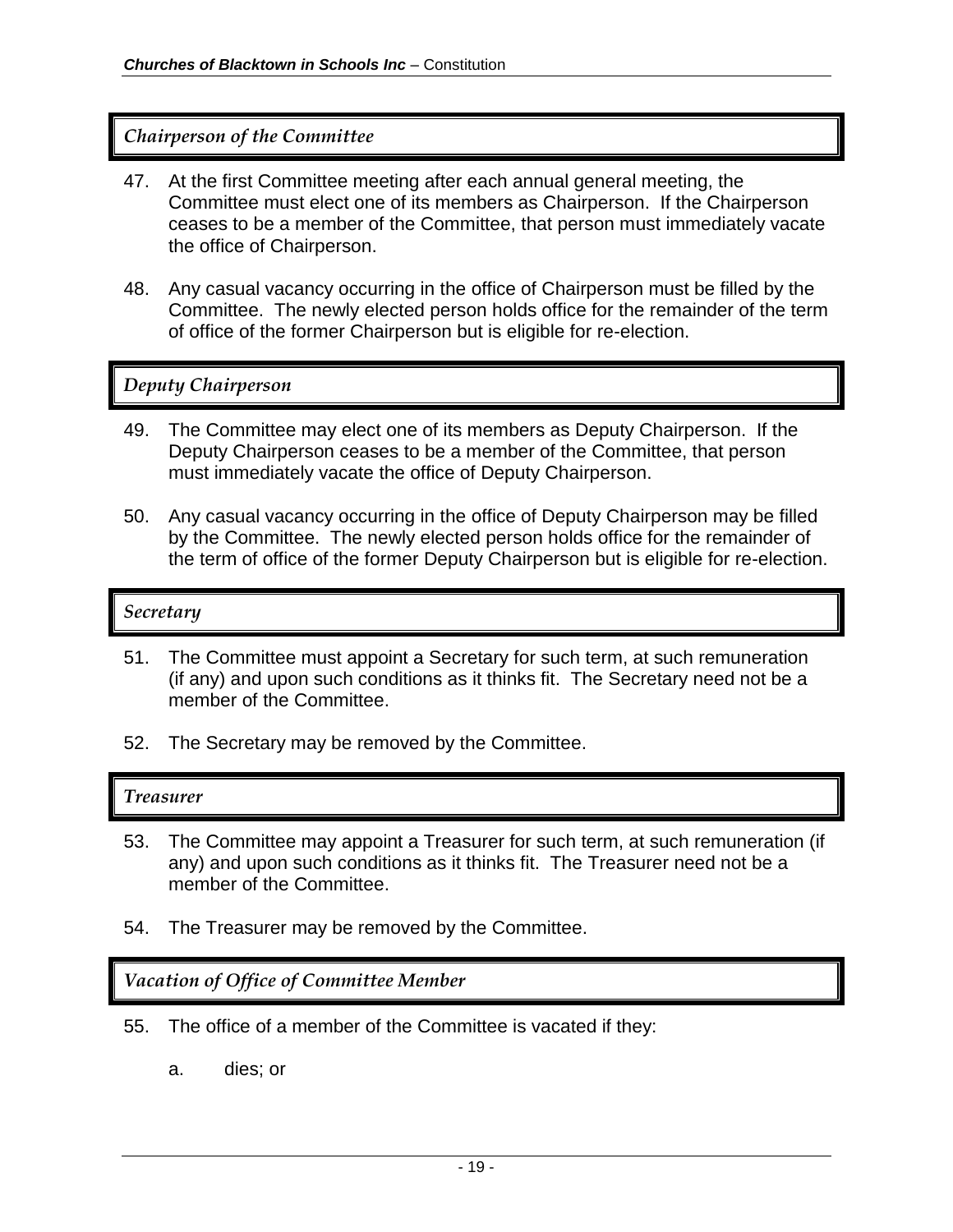- b. resigns by notice to the Association; or
- c. becomes bankrupt or makes any general arrangement or composition with their creditors; or
- d. becomes of unsound mind or a person whose person or estate is liable to be dealt with in any way under the law relating to mental health; or
- e. is absent from meetings of the Committee during a three month period commencing on the date of the first absence without the prior permission of the Committee; or
- f. ceases to be a member of the Association; or
- g. ceases to subscribe without reservation to the Statement of Faith; or
- h. is found guilty of any offence punishable under the criminal or Association law of any country or the law of any country relating to charities or trusts; or
- i. is found by a 75% majority of the Committee to have made statements or conducted himself in such a way as to discredit or bring into disrepute either himself, the Association, or any member of the Association,; or
- j. otherwise ceases to be, or becomes prohibited from being, a member of the Committee by virtue of the Act.

#### *Confidentiality Obligations*

- 56. Every member of the Committee or sub-committee and other agent or officer of the Association must keep secret all aspects of all transactions of the Association, except:
	- a. to the extent necessary to enable the person to perform their duties to the Association;
	- b. as required by law;
	- c. when requested to disclose information by the Committee to the Auditor or a general meeting of the Association;
	- d. as otherwise permitted by the Committee.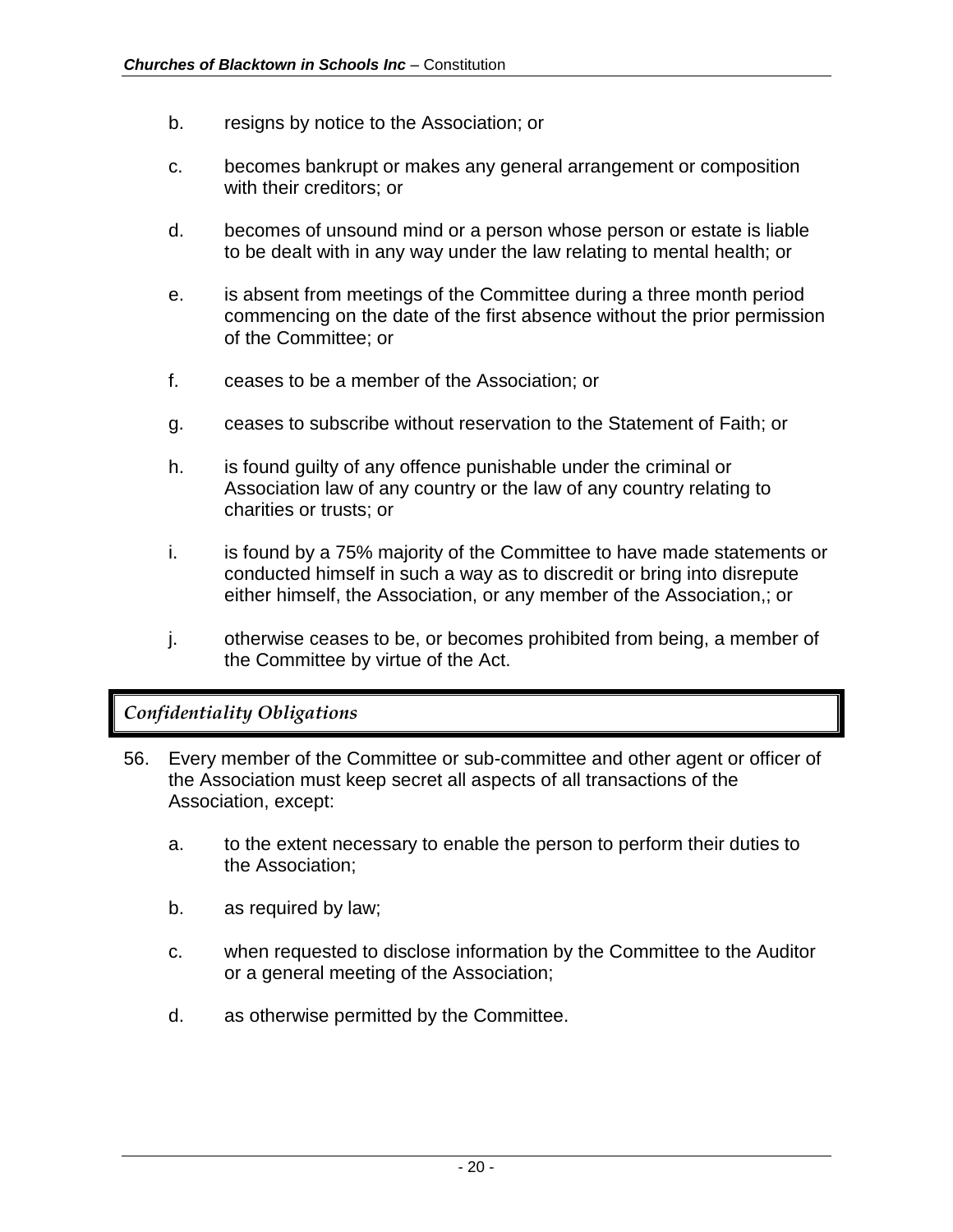#### *Proceedings of the Committee*

- 57. The Committee may meet together for the dispatch of business, adjourn or otherwise regulate its meetings and proceedings as it thinks fit.
- 58. a. A Committee meeting may be held by the members of the Committee communicating with each other by any technological means by which they are able simultaneously to hear each other and to participate in discussion.
	- b. The members of the Committee need not all be physically present in the same place for a Committee meeting to be held.
	- c. A member of the Committee who participates in a meeting held in accordance with this clause is deemed to be present and entitled to vote at the meeting.

#### *Committee Quorum*

59. The quorum necessary for the transaction of the business of the Committee is four.

#### *Chairperson of Committee Meetings*

60. The Chairperson or, in his or her absence, the Deputy Chairperson must take the chair at all Committee meetings. If at any meeting neither of such officers is present within 10 minutes after the time appointed for holding the meeting, the members of the Committee present must choose one of their number to be chairperson of the meeting.

*Voting at Committee Meetings*

61. Questions arising at a Committee meeting are decided by a majority of the votes of the members of the Committee present and voting. In case of an equality of votes, the Chairperson of the meeting does not have a casting vote in addition to his or her deliberative vote.

*Convening of Special Committee Meetings*

62. Upon the written requisition of any two members of the Committee, the Chairperson, or Deputy Chairperson, or in their absence the Secretary, must convene a special meeting of Committee to be held within 14 days after the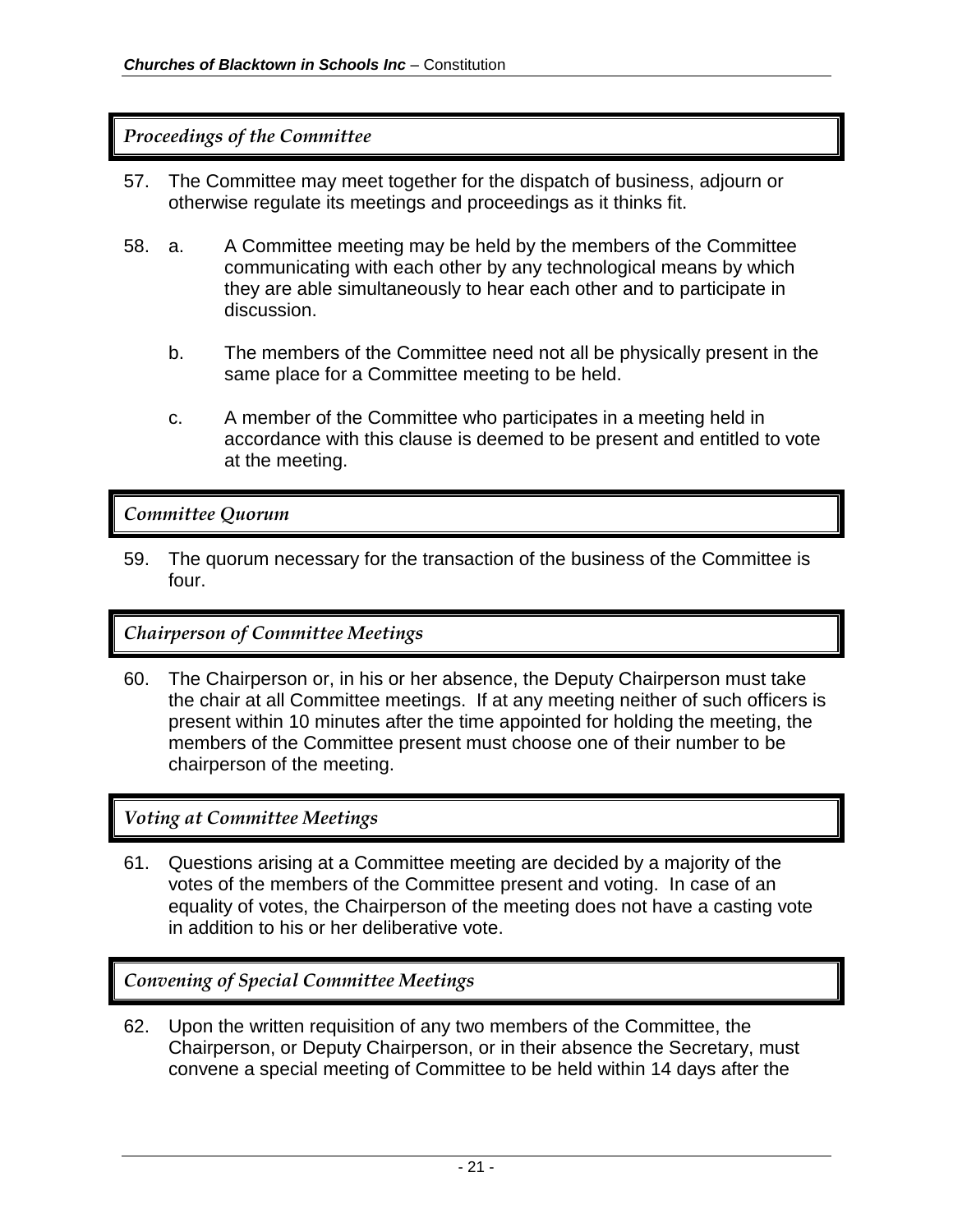receipt of the requisition. The requisition must set out the purposes for which the meeting is required.

#### *Committee Resolutions without Meetings*

- 63. a. If all the members of the Committee who are eligible to vote on a resolution have signed a document containing a statement that they are in favour of a resolution in terms set out in the document, then a resolution in those terms is deemed to have been passed at a Committee meeting held on the day on which the document was last signed by a member of the Committee.
	- b. For the purposes of paragraph a., two or more identical documents, each of which is signed by one or more members of the Committee, together constitute one document signed by those members on the days on which they signed the separate documents.
	- c. Any document referred to in this clause may be in the form of electronic mail, a telex or facsimile transmission.
	- d. The minutes of Committee meetings must record that a meeting was held in accordance with this clause.

#### *Material Personal Interests*

- 64. a. Unless permitted by the Act, a member of the Committee who has a material personal interest in a matter that is to be considered at a Committee meeting:
	- i. must not vote on the matter or be present while the matter is being considered at the meeting; and
	- ii. must not be counted in a quorum in relation to that matter.
	- b. Paragraph a. does not apply to an interest that the member of the Committee has as a member of the Association in common with the other members of the Association.
	- c. The quorum for consideration at a Committee meeting of a matter in which one or more members of the Committee have a material personal interest is three members of the Committee who are entitled to vote on any motion that may be moved at the meeting in relation to that matter.
	- d. Each member of the Committee must disclose to the Association any material contract in which they are interested, and must provide the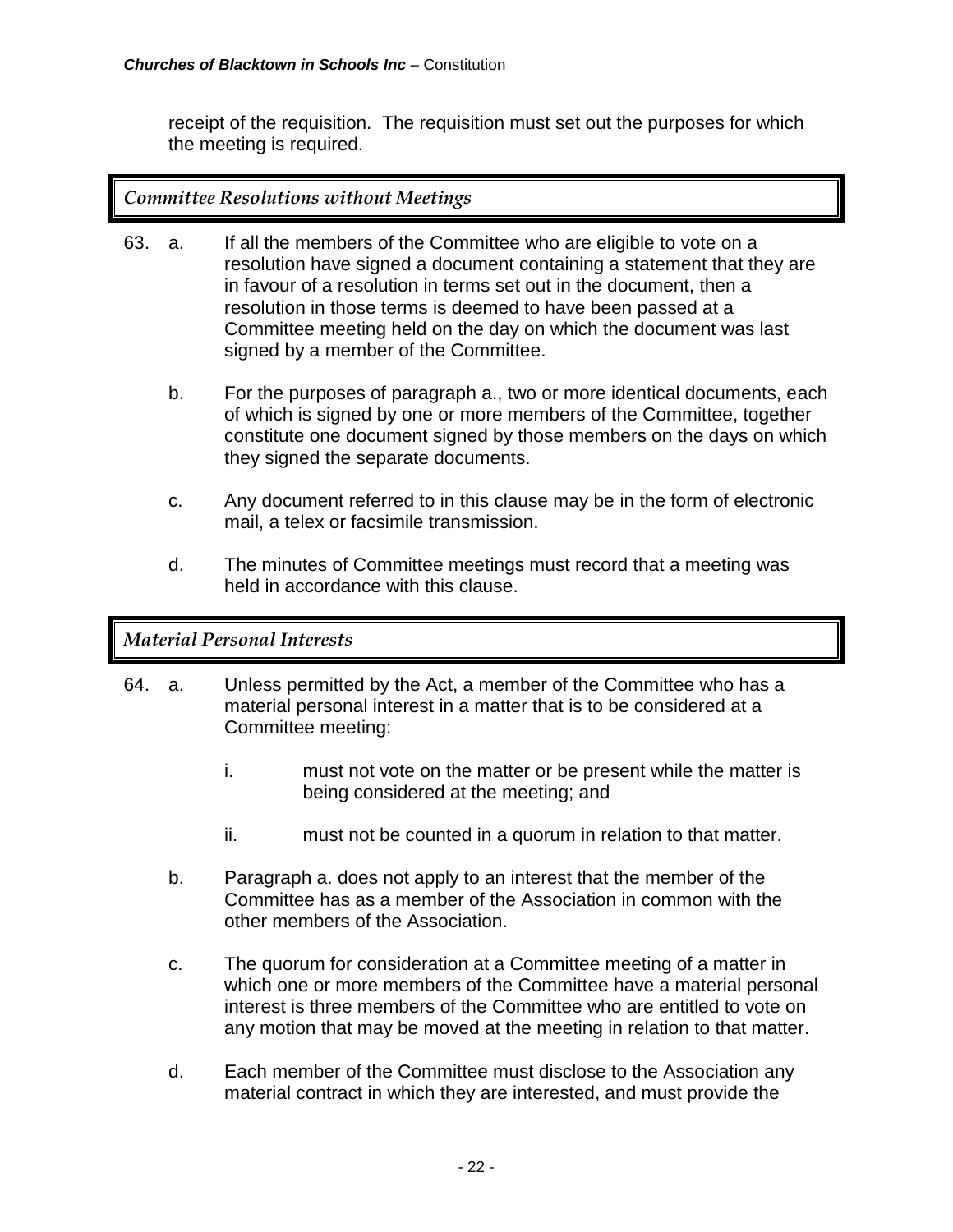Association with the names of the parties to the contract, particulars of the contract, and their interest in the contract.

e. A member of the Committee's failure to make disclosure under this clause does not render void or voidable a contract in which they had an interest.

|     | <b>Minutes</b> |                                                                                                                                                                                                                        |                                                                                                                                      |  |  |
|-----|----------------|------------------------------------------------------------------------------------------------------------------------------------------------------------------------------------------------------------------------|--------------------------------------------------------------------------------------------------------------------------------------|--|--|
| 65. | a.             | The Committee must cause minutes to be made of:                                                                                                                                                                        |                                                                                                                                      |  |  |
|     |                | i.                                                                                                                                                                                                                     | the names of the members of the Committee present at all<br>general meetings, Committee meetings and meetings of sub-<br>committees; |  |  |
|     |                | ii.                                                                                                                                                                                                                    | all proceedings of general meetings, Committee meetings and<br>meetings of sub-committees;                                           |  |  |
|     |                | iii.                                                                                                                                                                                                                   | all appointments of officers;                                                                                                        |  |  |
|     |                | iv.                                                                                                                                                                                                                    | all orders made by the Committee and sub-committees; and                                                                             |  |  |
|     |                | v.                                                                                                                                                                                                                     | all disclosures of interests made pursuant to clause 63.                                                                             |  |  |
|     | b.             | Minutes must be signed by the chairperson of the meeting or by the<br>chairperson of the next meeting of the relevant body and if so signed are<br>as between the members conclusive evidence of the matters stated in |                                                                                                                                      |  |  |

# *Sub-Committees*

such minutes.

66. The Committee may delegate any of its powers to sub-committees consisting of such persons as it thinks fit and may revoke such delegation. Any subcommittee so formed must conform to any rules imposed upon it by the Committee. The meetings and proceedings of any such sub-committee consisting of two or more members are governed by the clauses of this Constitution for regulating the meetings and proceedings of the Committee so far as the same are applicable and are not superseded by any rule made by the Committee under this clause.

# *Staff*

67. The Committee is to appoint such staff for such term at such remuneration and upon such conditions as it thinks fit.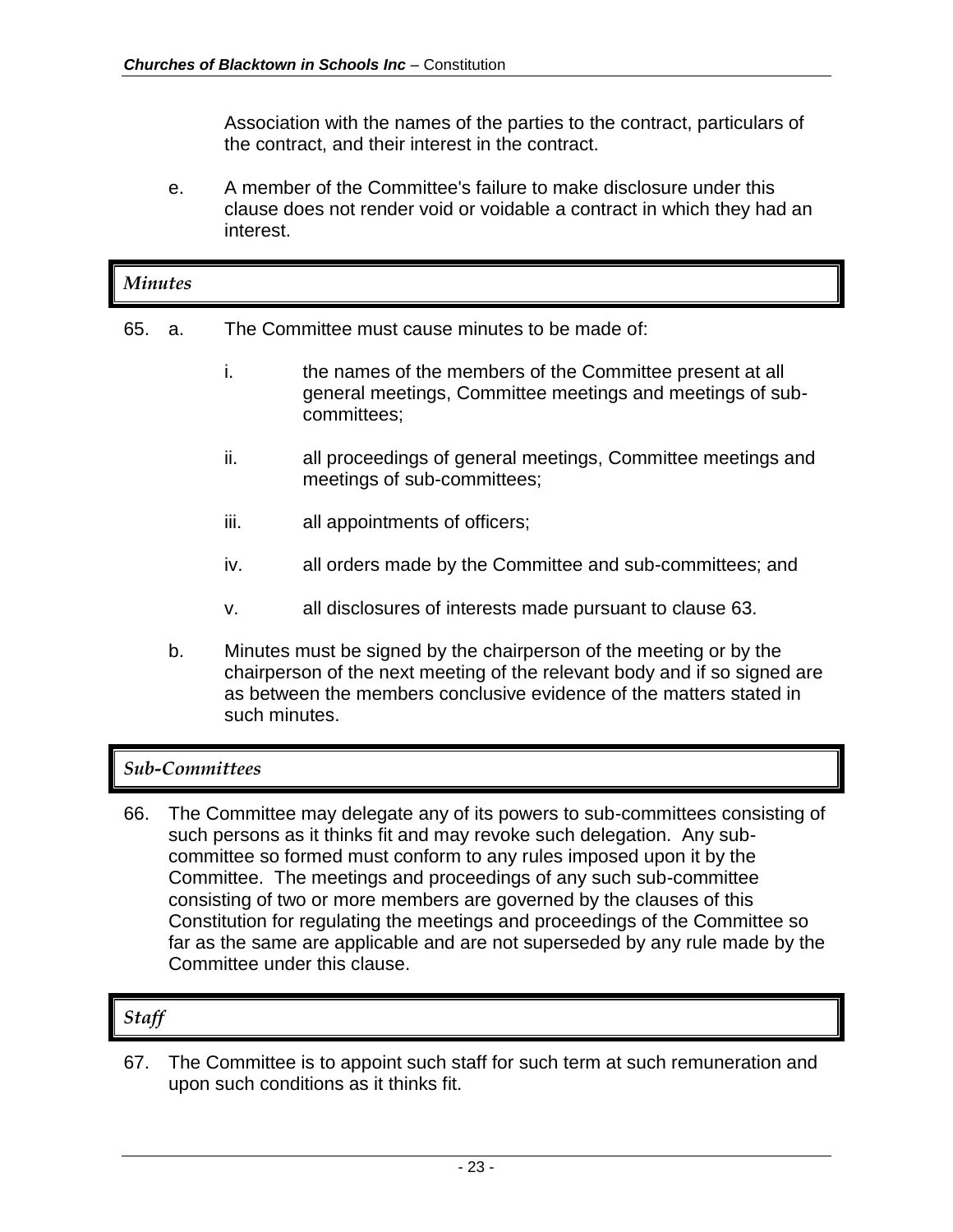68. All staff must declare that they subscribe to, and will live consistently with, the Statement of Faith.

#### *Seal*

- 69. The Committee must provide for the safe custody of the Seal. Subject to clause 69, the Seal must not be used without the authority of the Committee and in the presence of at least one member of the Committee who must sign every document to which the Seal is affixed and every such document must be countersigned by one other member of the Committee or the Secretary or some other person appointed by the Committee.
- 70. Where as a matter of urgency a document is required to be under the Seal, the Chairperson or Deputy Chairperson may direct the Secretary to affix the Seal to that document and at the first opportunity the Secretary must report to the Committee the action taken.

*Source and Management of Funds*

- 71. The funds of the association are to be derived from contributions from Supporting Churches, donations and, subject to any resolution passed by the association in general meeting, such other sources as the committee determines.
- 72. Subject to any resolution passed by the association in general meeting, the funds of the association are to be used in pursuance of the objects of the association in such manner as the committee.
- 73. All cheques, drafts, bills of exchange, promissory notes and other negotiable instruments must be signed by any two members of the committee or employees of the association, being members or employees authorised to do so by the committee, or in such other manner as may be determined by the Committee from time to time.

# *Books and Records*

- 74. Except as otherwise provided by these rules, the Secretary must keep in his or her custody or under his or her control all records, books and other documents relating to the Association
- 75. The records, books and other documents of the association must be open to inspection, free of charge, by a member of the association at any reasonable hour.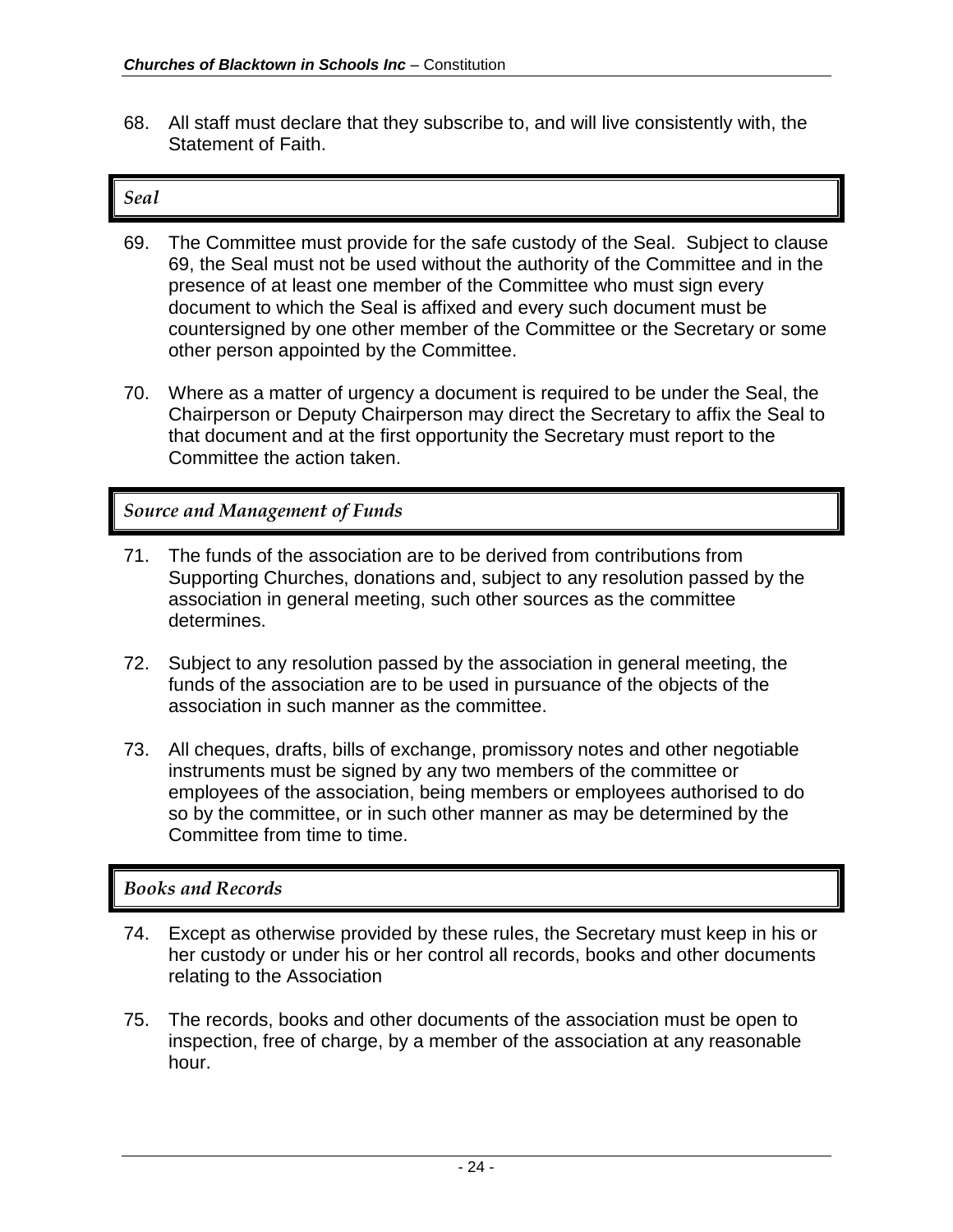|                | <b>Accounts</b>                                                                                                                                                                                                                                                                                                                 |                                |                                                                                                                                                                                                                                                                                                                                                                                                                                                                                                                                                                                                                                                                         |  |  |
|----------------|---------------------------------------------------------------------------------------------------------------------------------------------------------------------------------------------------------------------------------------------------------------------------------------------------------------------------------|--------------------------------|-------------------------------------------------------------------------------------------------------------------------------------------------------------------------------------------------------------------------------------------------------------------------------------------------------------------------------------------------------------------------------------------------------------------------------------------------------------------------------------------------------------------------------------------------------------------------------------------------------------------------------------------------------------------------|--|--|
| 76.            |                                                                                                                                                                                                                                                                                                                                 | a.<br>i.<br>ii.<br>iii.<br>iv. | The Committee must cause the Association to keep accounts of<br>the Association's business and all the Association's bank accounts in<br>accordance with the Act.<br>the association is to set up and maintain a gift fund for the<br>purposes of money received where receipts were issued as a gift<br>deductible fund;<br>the operation of all bank accounts are to be under the direction of<br>the Committee (see also clause 8), based upon a two signature<br>method of operation;<br>receipts are to be issued in the name of COBIS Inc;<br>all churches, organisations and the general public are invited to<br>give donations towards the work of COBIS Inc.; |  |  |
|                | a.                                                                                                                                                                                                                                                                                                                              |                                | The Committee must cause the accounts of the Association to be:                                                                                                                                                                                                                                                                                                                                                                                                                                                                                                                                                                                                         |  |  |
|                |                                                                                                                                                                                                                                                                                                                                 | i.                             | audited; and                                                                                                                                                                                                                                                                                                                                                                                                                                                                                                                                                                                                                                                            |  |  |
|                |                                                                                                                                                                                                                                                                                                                                 | ii.                            | laid before the annual general meeting of the Association in<br>accordance with the Act.                                                                                                                                                                                                                                                                                                                                                                                                                                                                                                                                                                                |  |  |
| 76.            | A copy of the accounts must be sent to all persons entitled to be sent notices of<br>general meetings together with the notice of the annual general meeting, as<br>required by the Act.                                                                                                                                        |                                |                                                                                                                                                                                                                                                                                                                                                                                                                                                                                                                                                                                                                                                                         |  |  |
| 77.            | The accounts when audited and approved by a general meeting are conclusive<br>except as regards any material error discovered in them within 6 months next<br>after their approval. Whenever any material error is discovered within that<br>period, the accounts must immediately be corrected and then they are<br>conclusive |                                |                                                                                                                                                                                                                                                                                                                                                                                                                                                                                                                                                                                                                                                                         |  |  |
| <b>Notices</b> |                                                                                                                                                                                                                                                                                                                                 |                                |                                                                                                                                                                                                                                                                                                                                                                                                                                                                                                                                                                                                                                                                         |  |  |
| 78.            | Notices must be in writing.                                                                                                                                                                                                                                                                                                     |                                |                                                                                                                                                                                                                                                                                                                                                                                                                                                                                                                                                                                                                                                                         |  |  |
| 79.            | A notice may be served by the Association on a member by any of the following<br>methods:                                                                                                                                                                                                                                       |                                |                                                                                                                                                                                                                                                                                                                                                                                                                                                                                                                                                                                                                                                                         |  |  |
|                | a.                                                                                                                                                                                                                                                                                                                              |                                | by serving it personally on the member;                                                                                                                                                                                                                                                                                                                                                                                                                                                                                                                                                                                                                                 |  |  |

b. by leaving it at the registered address;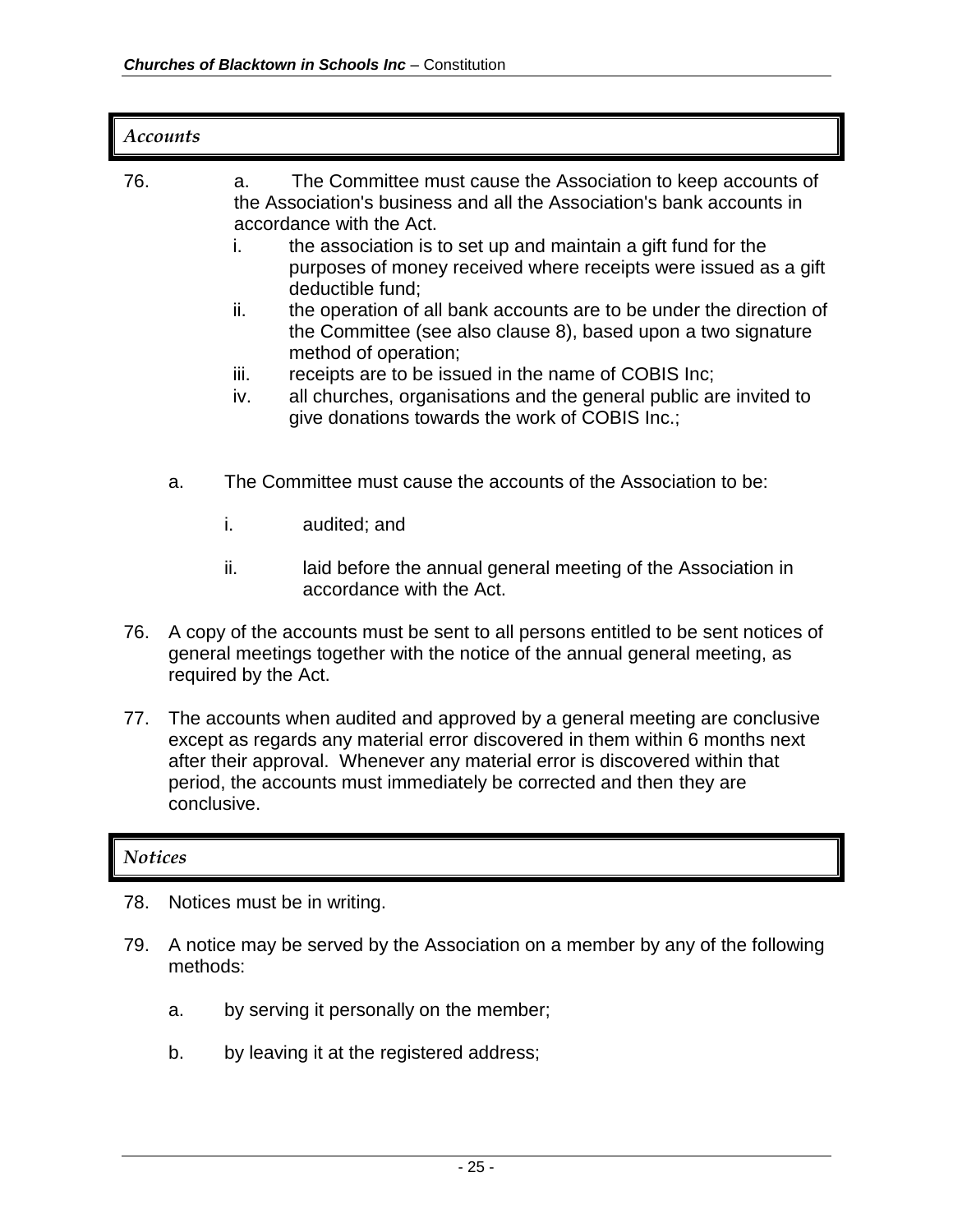- c. by sending it by post in a prepaid letter, envelope or wrapper addressed to the member at the registered address;
- d. by sending it by facsimile transmission to a facsimile number nominated by the member for the purpose of serving notices on the member; or
- e. by sending it by electronic mail to an electronic mail address nominated by the member for the purpose of serving notices on the member.
- 80. Each member whose registered address is not in Australia may notify the Association of an address in Australia which is deemed to be that member's registered address for the purpose of serving notice.
- 81. Any notice sent by post, air-mail or air courier is deemed to have been served on the day following that on which the letter, envelope or wrapper containing the notice is posted or delivered to the air courier. In proving service, it is sufficient to prove that the letter, envelope or wrapper containing the notice was properly addressed and put into the post office or other public postal receptacle or delivered to the air courier. A certificate in writing signed by any officer of the Association that the letter, envelope or wrapper containing the notice was so addressed and posted is conclusive.
- 82. Any notice sent by facsimile transmission or electronic mail is deemed to have been served on receipt by the Association of a transmission report by the machine from which the facsimile or electronic transmission was sent which indicates that the facsimile or electronic mail was sent in its entirety to the facsimile number or electronic mail address of the addressee.
- 83. Any notice sent by post to or left at the registered address is deemed to have been properly served even if the member is then dead or bankrupt and whether or not the Association has notice of the death or bankruptcy.
- 84. The signature to any notice given by the Association may be written or printed or a facsimile of the signature may be affixed by mechanical or other means.
- 85. Where a period of notice is required to be given, the day on which the notice is served and the day of doing the act or other thing is not included in the number of days or other period.

#### *Indemnity*

- 86. To the extent permitted by law, the Association indemnifies every officer of the Association against any liability incurred by that person:
	- a. in their capacity as officer of the Association; and